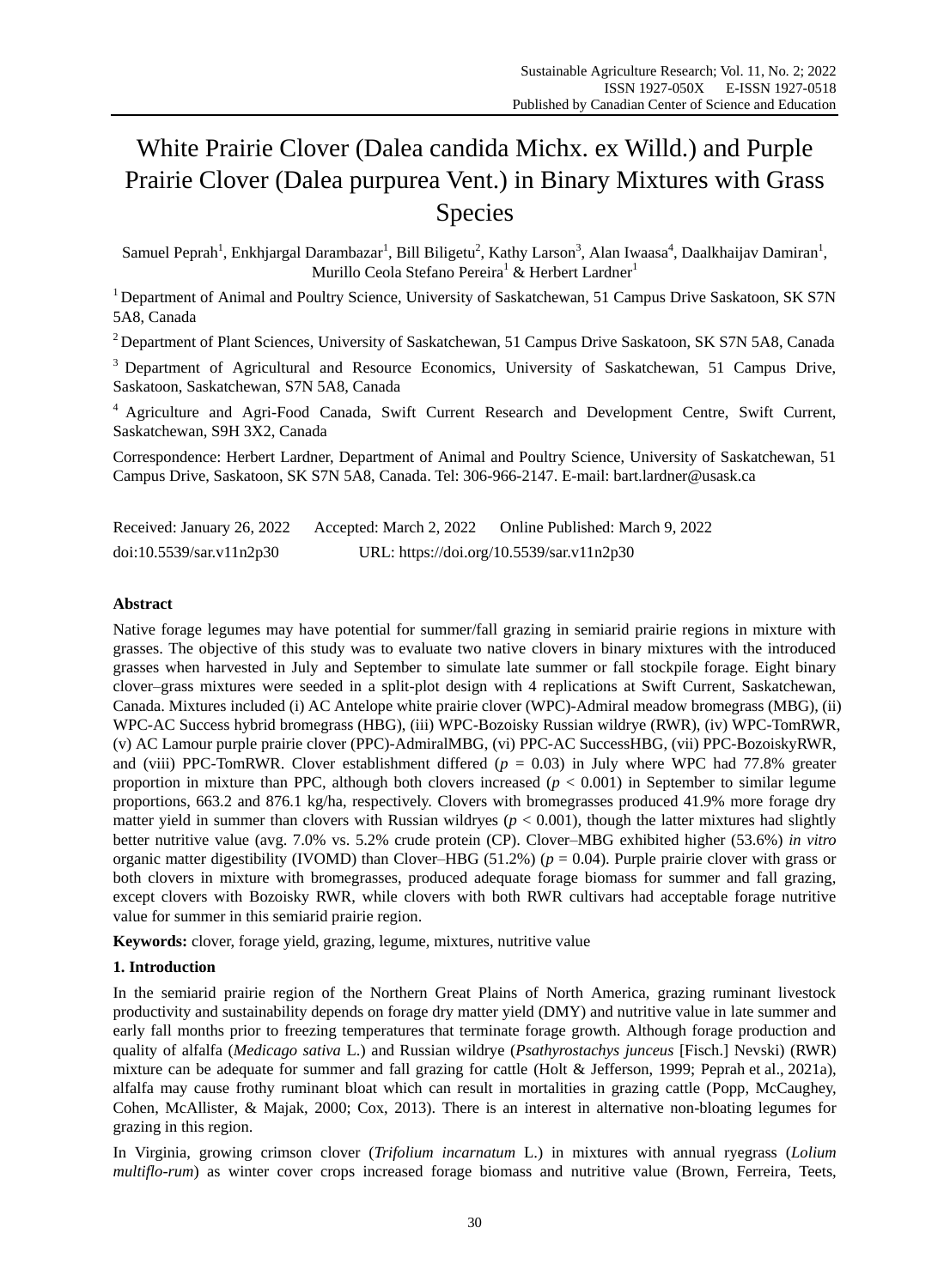Thomason, & Teutsch, 2017). In northern Europe and Canada, white clover (*Trifolium repens* L.), red clover (*T. pratense* L.), timothy (*Phleum pretense* L.), and Kentucky bluegrass (*Poa pratensis* L.) in mixtures created greater herbage yield than sown in monocultures (Sturludóttir et al., 2014). In northeastern Oregon of the United States, red clover was one the primary forb components in the herbage mass with the highest CP content (16.8% CP) and had been readily utilized by cattle on a riparian pasture during a late-summer grazing season (Darambazar, DelCurto, & Damiran, 2013). Although, in southeastern United States, autumn-planted ryegrass or clovers including crimson, arrowleaf (*Trifolium vesiculosum* Savi), ball (*T. nigrescens* Viv.), and red clovers provided minimal to nonexistent forage mass for grazing during the fall (Mullenix & Rouquette, 2018).

White prairie clover (*Dalea candida* Michx. ex Willd; WPC) and purple prairie clover (*D. purpurea* Vent.; PPC) are widely distributed throughout the south and central Prairies and Parklands in Canada (Iwaasa, Li, Wang, Scianna, & Han, 2014) and occur in the Great Plains, south to Wisconsin, Illinois, Tennessee, eastern half of Kansas, Indiana, Montana, Arkansas, Texas, and New Mexico in USA (Wynia, 2008a, 2008b). Purple prairie clover and WPC are forage legumes with moderate to high concentration of condensed tannins (Iwaasa et al., 2014; Li et al., 2014); non-bloating (Li, Tanner, & Larkin, 1996; Berard et al., 2011), and protect plant protein from ruminal microbial degradation (Waghorn, John, Jones, & Shelton, 1987; Aerts, Barry, & McNabb, 1999) resulting in improved protein utilization, live weight gain, and milk yield (Wang, Douglas, Waghorn, Barry, & Foote, 1996; Berard et al., 2011). In addition, condensed tannins are implicated to have antibacterial properties in the digestive tract of animals (Li, Iwaasa, Birkedal, & Han, 2012). Much of the clover growth occurs during July and August but it can complement and improve the forage nutritional profile for grazing livestock during spring to fall grazing periods (Iwaasa et al., 2014). Also, *Dalea* species showed increases on prairie restoration areas in Illinois (Gardner, 2006).

White prairie clover is a native, warm season, herbaceous, perennial legume in the northern Great Plains, produces palatable browse for livestock and wildlife (Damiran, 2005, 2006; Wynia, 2008b), and resumes its growth later than many cool-season grasses and forbs. White prairie clover is mainly adapted to short grass prairies (Khanal, Schellenberg, & Biligetu, 2018), while on tallgrass prairie in Kansas, WPC accumulated very low biomass (~1 kg/ha; Towne & Knapp, 1996).

Purple prairie clover is, also, a native warm season legume which produces excellent forage for livestock and wildlife because of high protein, digestibility, palatability, readily consumed by grazing sheep (*Ovis aries* L.; (Sheaffer, Wyse, & Ehlke, 2009), and mixtures containing PPC with adapted warm-season grasses appeared promising forage crops yielding more forage and increased protein (Posler, Lenssen, & Fine, 1993; Kusler, 2009). In Nebraska, PPC yielded a biomass between 1800 and 2100 kg/ha (Beran, Masters, & Gaussoin, 1999), while the legume had a lower biomass (4 kg/ha) on tallgrass prairie upland soils in the Kansas Flint Hills (Gene Towne & Knapp, 1996). In addition, establishment and persistence of PPC were low and poor at several locations in western Canada (Jefferson et al., 2002). Several native prairie clover germplasm or ecological varieties have been released including, Antelope (WPC) from Plant Materials Centers in Montana and North Dakota (Wynia, 2008b) and AC Lamour (PPC) at Swift Current Research and Development Centre (SCRDC), Agriculture and Agri-Food Canada (AAFC) in Saskatchewan and available in North America for land reclamation and pasture/forage seeding (Iwaasa et al., 2014).

As well, Russian wildrye has adequate nutritive value for mature stock on winter maintenance rations (Sedivec, Tober, Duckwitz, Dewald, & Printz, 2007). 'Tom' RWR (TomRWR) developed by SCRDC AAFC, Saskatchewan and registered in 2002, is well adapted to the semiarid prairie region and available as a summer, fall, and early winter pasture (McLeod, Jefferson, Muri, & Lawrence, 2003). 'Bozoisky-Select' RWR (BozoiskyRWR) was selected for greater seedling vigor and higher forage yield than cv. Vinall (about 123% of cv. Vinall) by USDA ARS at Logan Utah in 1984 (Anderson & Sharp, 1994) and is very competitive. Meadow bromegrass (*Bromus riparius* Rehm.; MBG) is highly palatable to livestock and wildlife (Sedivec et al., 2007; Lardner, Ward, Darambazar, & Damiran, 2013; Lardner, Damiran, & McKinnon, 2015) and has excellent regrowth and nutritive value for grazing (Holt & Jefferson, 1999; Ogle, St. John, Holzworth, & Jensen, 2006). 'AC Admiral' is a MBG cultivar release at Saskatoon Research and Development Centre (SRDC), AAFC in 2009 with improved vigor and greenness in fall and highest relative yield potential reported in Brown (140% of cv. Fleet) and Dark Brown (105% of cv. Fleet) soil zones (Coulman, 2009). Further, hybrid bromegrass (*B. riparius* Rehm × *B. inermis* Leyss; HBG) developed in Canada is a dual-purpose forage for both hay and pasture systems, has good regrowth for grazing and stockpiling and potential for use in beef production system (Ferdinandez & Coulman, 2001) in the Canadian prairies. 'AC Success' is a HBG cultivar release from SRDC AAFC in 2003 (Coulman, 2006). Clover or other native legumes would be desirable in seeding with introduced grasses for improving rangelands due to the symbiotic  $N_2$  fixation of the legume, the improved ruminant diet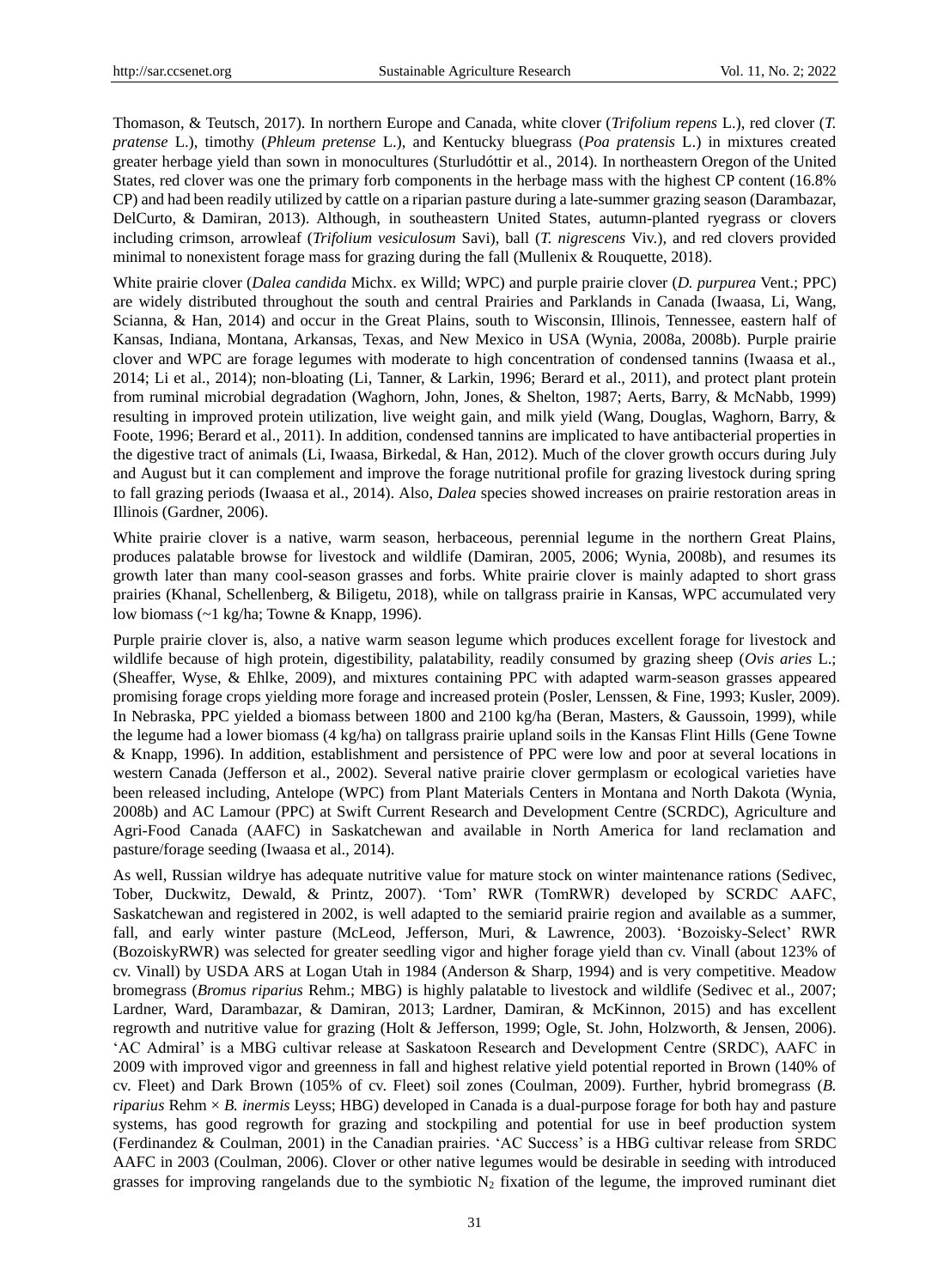quality and animal performance. However, much of the previous research in this area has focused on stockpiling pure stands of introduced annual and perennial forage species. The objective of this study was to evaluate two native clovers (*Dalea candida* Michx. ex Willd. and *Dalea purpurea* Vent.) in binary mixtures with the introduced grasses when harvested in July and September to simulate late summer or fall stockpile forage.

## **2. Materials and Methods**

# *2.1 Site Description and Environmental Conditions*

A 3-yr (2016-2018) study was conducted at Swift Current, Saskatchewan, Canada, at SCRDC AAFC (50°16′N 107°44′W). Soil at Swift Current is classified as Orthic Brown Chernozem, Swinton association of a silt-loam texture on a gently sloping topography (Saskatchewan Soil Survey, 1990).

In the spring of 2015, soil composite samples were collected at the site from the individual plots to a depth of 15 cm and analyzed for N and phosphorus (P) levels. The soil nutrients' mean contents before planting were 34 kg/ha NO<sub>3</sub>-N and 36 kg/ha P<sub>2</sub>O<sub>5</sub>-P. Based on the soil test recommendations (Government of Saskatchewan, 2016), no fertilizer was applied, while herbicide applications of N-(phosphonomethyl) glycine (Roundup Transorb®) and bentazon (Basagran®) (Monsanto, Creve Coeur, Greater St. Louis, Missouri, USA) were applied at 2.5 and 2.2 l/ha, respectively, for pre-seeding weed control 20 May 2015.

Monthly mean air temperature ( $\degree$ C) and total precipitation (mm) data from 2015 to 2018 and long-term average (LTA; 30-yr, 1971-2000) were obtained from the Swift Current Research and Development Center in Saskatchewan according to Environmental Canada's climate data online (www.climate.weatheroffice.ec.gc.ca) which is based on the weather stations located 1 km from the study site (Table 1). In 2016, total precipitation during the growing season (April to October) was 165% of LTA, while total precipitation recorded in 2017 and 2018 was 47% and 51% of LTA, respectively, in Swift Current. These dry growing seasons at the study site were particularly noticeable from June to August in 2017 and June to September in 2018.

Average monthly temperatures followed mostly similar patterns as the LTAs recorded at the site over the study years, although, they varied in some years with lower temperatures for April and September being observed in 2018 (‒24.5% and 71.9% of LTA for April and September, respectively) and higher temperatures observed in October 2015 (150% of LTA). In all, the precipitation data in 2016 reflected a wet season for forage production, as opposed to the dry growing seasons in 2017 and 2018. Overall, these data suggested that the trials were conducted in an environment with similar temperatures over the 3-yr study period, but lower precipitation in the later years compared to the 30-yr average weather condition of this area.

## *2.2 Experimental Design, Seeding, Stand Establishment, Harvesting, and Sampling*

Sixty-four plots were randomly assigned to 1 of 8 replicated (n=4) treatments (WPC–MBG, WPC–HBG, WPC– BozoiskyRWR, WPC–TomRWR, PPC–MBG, PPC–HBG, PPC–BozoiskyRWR, and PPC–TomRWR): 2 clover species/cultivars (WPC cv. Antelope and PPC cv. AC Lamour) in binary mixtures with 3 grass species of 4 cultivars (MBG cv. AC Admiral, HBG cv. AC Success, RWR cv. Bozoisky-Select, and RWR cv. Tom), with two harvesting dates (full bloom and mature stage of clovers).

Most of the binary mixture seeds were obtained from a commercial source (Crop Production Services, Inc., now Nutrien Ag Solutions), however, AC Success HBG and AC Admiral MBG seeds were from SRDC AAFC, and AC Lamour PPC and Antelope WPC seeds were obtained from NRCS Bismarck Plant Material Center (Bismarck, North Dakota, USA). Plots were seeded 28 May 2015. Seeding was completed as a mixed row seeding with a Swift Current plot seeder (Fabro Ltd., Swift Current, SK, Canada) equipped with zero-till disk openers and on-row packing wheels. Seeding rates were 167 pure live seeds per  $m<sup>2</sup>$  for each species/cultivar and seeding depth was 1.9 centimeters. Individual plot was consisted of 6 rows (50 seeds per m row) spaced 30 cm apart and 6 m in length or was  $1.2 \times 6$  m in size (7.2 m<sup>2</sup>).

Guard rows of creeping red fescue [*Festuca rubra* L. ssp. *arenaria* (Osbeck) F. Aresch.] were seeded on each side of the trial. The plots were enclosed by a deer fence (Deer Fence Canada Inc., Dunrobin, Ontario, Canada) to prevent grazing by wildlife during the trial. Forage mixtures were harvested once in July (full bloom) or September (mature) during the study years to determine summer and fall grazing potentials of the mixtures. No cutting was done in the seeding year (2015). The harvest dates were 4-5 July and 13 September in 2016, 11 July and 6 September in 2017, and 3 July and 20 August in 2018. Forage cutting was completed with a flail plot harvester (Swift Machine and Welding, Swift Current, SK, Canada).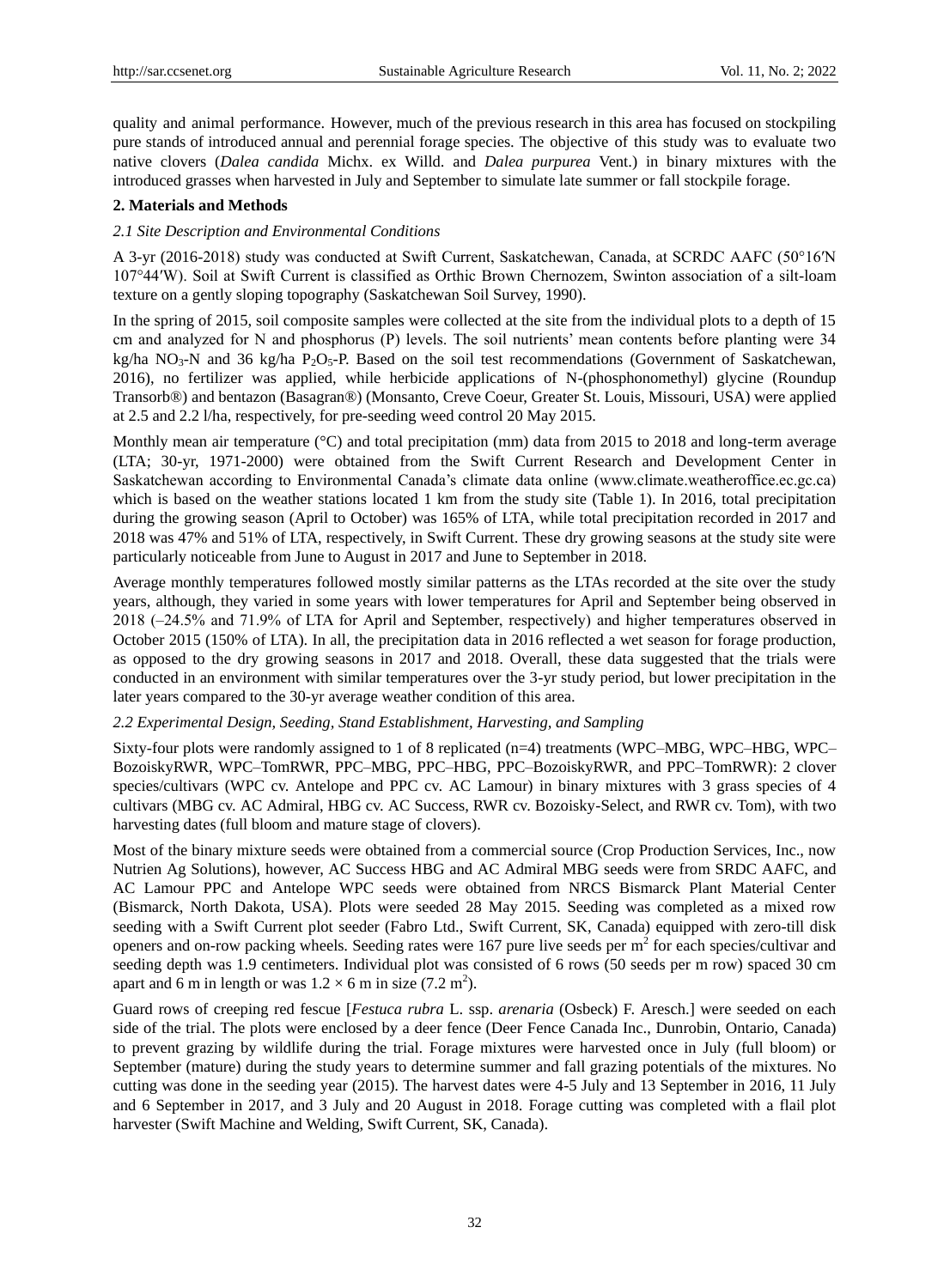|                 | Temperature, $\mathcal{C}$ |      |      |      |                  |       | Precipitation, mm |       |       |            |  |
|-----------------|----------------------------|------|------|------|------------------|-------|-------------------|-------|-------|------------|--|
| Item            | 2015                       | 2016 | 2017 | 2018 | LTA <sup>2</sup> | 2015  | 2016              | 2017  | 2018  | <b>LTA</b> |  |
| April           | 6.1                        | 6.4  | 4.4  | 1.2  | 4.9              | 12.4  | 22.0              | 8.6   | 7.1   | 22.6       |  |
| May             | 10.1                       | 12.4 | 12.1 | 14.4 | 10.9             | 2.3   | 129.7             | 16.4  | 14.9  | 47.9       |  |
| June            | 17.1                       | 16.6 | 15.2 | 16.9 | 15.5             | 16.1  | 80.4              | 31.1  | 20.2  | 80.9       |  |
| July            | 19.0                       | 17.8 | 20.4 | 18.9 | 18.4             | 96.1  | 119.0             | 7.5   | 32.0  | 53.3       |  |
| August          | 18.2                       | 16.7 | 18.2 | 18.5 | 17.9             | 49.2  | 45.9              | 24.8  | 28.0  | 47.8       |  |
| September       | 12.6                       | 12.2 | 13.4 | 9.2  | 12.8             | 39.0  | 37.1              | 2.5   | 41.8  | 32.5       |  |
| October         | 7.8                        | 4.1  | 4.8  | 3.8  | 5.2              | 33.8  | 72.1              | 51.7  | 10.6  | 20.3       |  |
| GS <sup>T</sup> |                            |      |      |      |                  | 248.9 | 506.2             | 142.6 | 154.6 | 305.3      |  |
| Annual          |                            |      |      |      |                  | 304.0 | 522.6             | 189.2 | 182.3 | 372.1      |  |

Table 1. Monthly (April-October), annual, and long-term precipitation and temperature during four consecutive years at Swift Current, SK, Canada

*Note.* <sup>1</sup>GS, growing degrees for the growing season (April-October); <sup>2</sup>Long-term average (1971−2000).

Dry matter yield (DMY), botanical composition, and nutritive value were evaluated to binary mixtures. Forage cutting of a  $0.6 \times 5.0$  m area to a 3-cm stubble height was completed and all clipped samples were separated by live and dead materials, the latter of which was discarded. Dry matter (DM) content was determined by weighing a fresh sample, drying in a forced air oven at  $60\degree$  for 48 h to a constant weight, and re-weighing, and a subsample was collected for further laboratory analysis. Dry matter yield was determined by multiplying the DM content by the fresh weight and expressed in kg/ha. Botanical composition was determined by clipping a 1.0-m linear row length (middle row) within each plot and then hand-separating into grass and legume components and the first year-standing dead was discarded. Each component was then dried and re-weighed to calculate its contribution to the total yield. Botanical composition was calculated based on DMY of individual species.

#### *2.3 Nutritive Analysis*

Samples were ground to pass through a 1-mm screen using a Wiley mill (Thomas-Wiley, Philadelphia, PA) for further analysis. Forage nutritive value analyses included crude protein (CP), neutral detergent fiber (NDF), acid detergent fiber (ADF), organic matter (OM), *in vitro* organic matter digestibility (IVOMD), acid detergent lignin (ADL), calcium (Ca), total phosphorus (P), and potassium (K). Sequential NDF and ADF were determined using an ANKOM<sup>200</sup> fiber analyzer (Model 200; ANKOM; Fairport, NY). The ADL was analyzed through the Klason technique (Van Soest, 1994). Total nitrogen (N) was determined using the micro-Kjeldahl method (AOAC, 2012) and N was multiplied by 6.25 to determine CP content. Calcium concentration was determined using an atomic absorption spectrophotometer (Method 978.02; AOAC, 2012; PerkinElmer, Model 2380, CN, USA), total P was analyzed using a spectrophotometer (Method 946.06, AOAC, 2012; Pharmacia, LKB-Ultraspec® III, Stockholm, Sweden), and K concentration was determined through the method adapted from Steckel and Flannery, (1965). The IVOMD was determined using the procedure developed by Tilley and Terry (1963) and as described by Damiran, DelCurto, Bohnert, & Findholt (2008). Ash was determined by heating at 600  $\mathbb C$  for 4 h (AOAC method 923.03; AOAC, 2012). Total digestible nutrients (TDN) were calculated using the grass–legume Penn State equation according to Adams (1995).

## *2.4 Calculation of Nutrient Yield*

Nutrients yields as crude protein (CPY); digestible organic matter (DOMY), and total digestible nutrients (TDNY) yields per hectare were calculated by multiplying crop forage yield (kg/ha) by nutrient content (% DM) to allow a comparison of nutrient yield potential for animal feed production among the forage mixtures.

## *2.5 Statistical Analysis*

Initial data analysis employed a split-split-plot design with legume as the main plot, grass as the subplot, and harvest date as the sub-subplot with four  $(n = 4)$  replications. However, comparison of forage  $\times$  harvesting date interactions are not reported, because they were not central to the objective of evaluating the forage mixtures included in this study. Therefore, data are presented by harvesting date. Data were subjected to an analysis of variance (ANOVA) using the MIXED procedure of SAS 9.4 (SAS Institute, 2014) for a completely randomized design and with a 2 × 4 factorial arrangement of treatments as a split-plot design with clover as the main plot and grass as the subplot with four  $(n = 4)$  replications.

Firstly, the model used was  $Y_{ij} = \mu + Clover_i + Grass_i + (Clover \times Grass)_{ij} + e_{ij}$ , where  $Y_{ij}$  = response variable;  $\mu$  $=$  mean; clovers (Clover) and grasses (Grass) in binary mixtures were both fixed effects; Clover<sub>i</sub>  $=$  clovers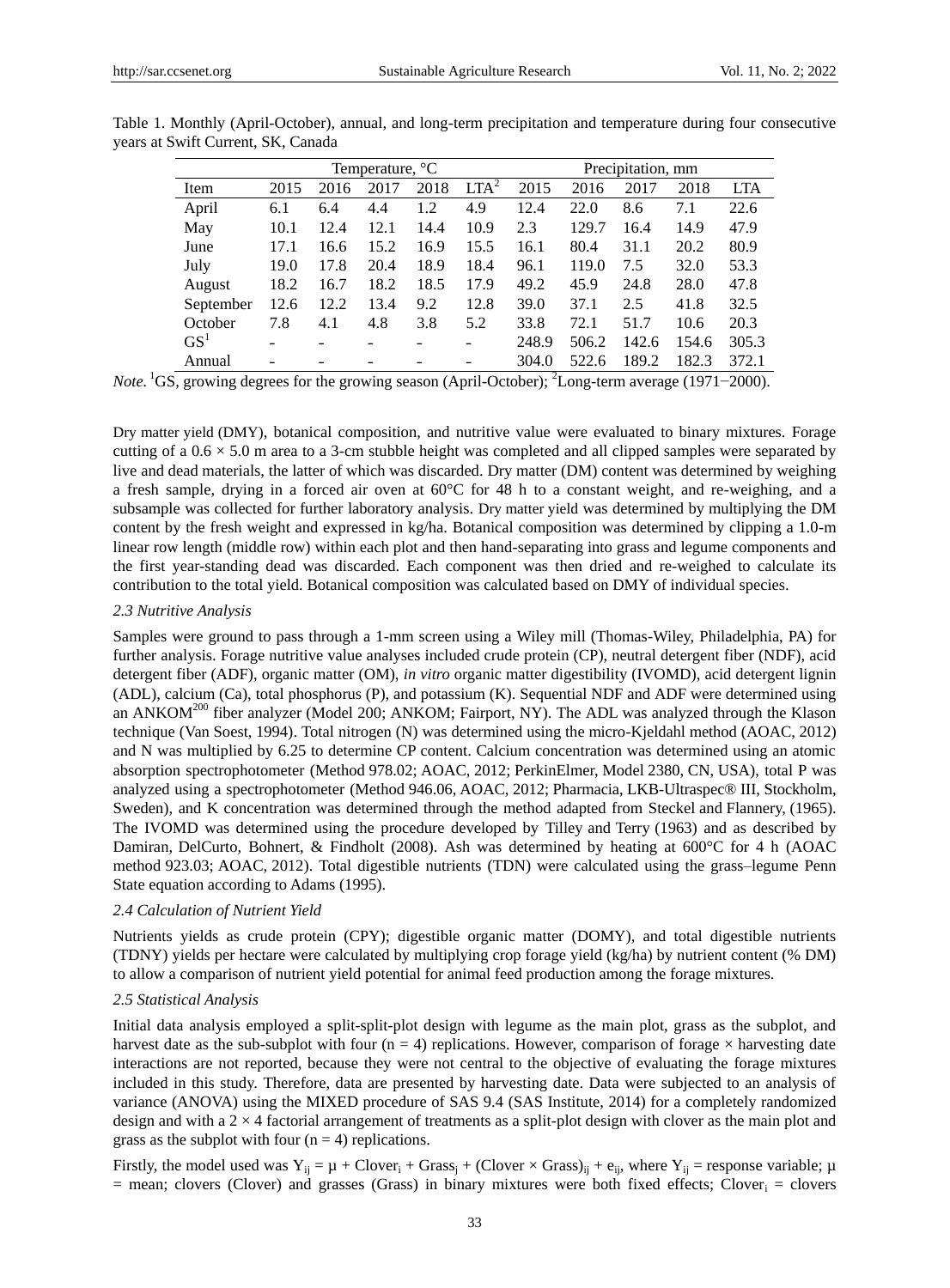included in binary mixtures (WPC cv. Antelope and PPC cv. AC Lamour); Grass<sub>i</sub> = grasses included in binary mixtures (MBG cv. Admiral, HBG cv. AC Success, RWR cv. Bozoisky-Select, and RWR cv. Tom); and error was e<sub>ij</sub>. Each plot was considered an experimental unit for a total of 96 experimental units over the 3-yr study for each harvest date. Analysis showed that the effect of clover and grass was significant ( $p < 0.05$ ), however, clover  $\times$  grass was not significant ( $p > 0.05$ ) excluding NDF, hence, clover  $\times$  grass interaction was removed from the model and the data (except NDF data) were re-analyzed to assess only clover and grass effect of forage mixture.

Secondly, within a treatment (forage mixtures), data were, also, analyzed with pair-wise comparisons to determine harvest date effect using the MIXED procedure of SAS 9.4 (SAS Institute, 2014). The model used for the analysis was:  $Y_{ij} = \mu + T_i + e_{ij}$ ; where  $Y_{ij}$  was an observation of the dependent variable  $_{ij}$ ;  $\mu$  was the population mean for the variable;  $T_i$  was the fixed effect of the harvest date (July or September); and  $e_{ii}$  was the random error associated with the observation ij. Year was treated as a random variable in all analysis because the objective was to characterize forage mixtures the entire growing life and not at individual year points. The differences between treatment means were determined using Tukey's multiple range test and were considered significant at *p* < 0.05 and a tendency declared at  $0.05 < p < 0.10$ .

## **3. Results**

## *3.1 Dry Matter Yield and Nutritive Value*

## 3.1.1 White Prairie Clover–Grass

Clover  $\times$  Grass interaction was not detected ( $p > 0.05$ ) for forage DMY at both harvest dates (Table 2). White prairie clover in July did not produce much biomass with only 0.6% (9.0  $\pm$  2.26 kg/ha) of total DMY of WPC– Grass mixtures (Grass includes MBG, HBG, BozoiskyRWR, and TomRWR), which was still higher (*p* = 0.031) than the legume proportion (0.1%) in PPC–Grass mixtures (2.0  $\pm$  2.26 kg/ha), whereas lower ( $p = 0.004$ ) grass component (1499.6 vs. 2235.7  $\pm$  173.4 kg/ha) was accumulated in WPC–Grass mixtures. Otherwise, clover contribution did not differ within a harvest date ( $p = 0.203$  for July and  $p = 0.967$  for September) between the clover mixtures with any of the grasses. Nutritional composition of WPC–Grass mixtures did not change during the season due to harvest date with similar low CP (averaged at 5.7  $\pm$  0.40%) and identical NDF values (58.4  $\pm$ 0.64%) detected at July and September harvest dates (Table 3). Mixtures of WPC with a grass species (any of the four grasses) at July harvest, produced lower total DMY (1508.6 vs. 2237.7 kg/ha,  $\pm$ 173.61,  $p = 0.004$ ), CPY (77.3 vs. 112.7 kg/ha, ± 6.8, *p* < 0.001), DOMY (778.9 vs. 1148.8 kg/ha, ± 85.0, *p* = 0.003), and TDNY (839.4 vs. 1259.4 kg/ha,  $\pm$  94.24,  $p = 0.002$ ), as compared to PPC–Grass mixtures (Table 4).

## 3.1.2 Purple Prairie Clover–Grass

Lower legume as mentioned above, but higher grass proportion (2235.7 vs. 1499.6 kg/ha,  $\pm$ 173.35, *p* < 0.001) of PPC–Grass mixtures than those of WPC–Grass mixtures were detected at July harvest, although there were no differences at September harvest. Like WPC–Grass, PPC–Grass mixtures did not vary in nutritive value over the growing season remaining at relatively low CP averaged at  $6.0 \pm 0.40\%$  and high NDF (57.8  $\pm 0.64\%$ ) or had no changes in ADL (8.6 ± 0.33%), IVOMD (52.4 ± 0.43%), TDN (56.3 ± 0.74%), P, K, or Ca concentration over the harvest dates (Tables 3 and 4). For the estimated nutrient yields obtainable from a hectare, the summer productions of PPC–Grass mixtures were greater than WPC–Grass, as mentioned above.

3.1.3 Clover–bromegrass and Clover–Russian Wildrye

Grasses interacted (*p* < 0.05) in forage DMY estimates. Total forage DMY of Clover–MBG (Clover included WPC and PPC) and Clover–HBG mixtures (2412.9 and 2865.7 kg/ha for Clover–MBG and Clover–HBG, respectively, vs. 1012.5 and 1201.4 kg/ha, for Clover–BozoiskyRWR and–TomRWR, respectively, ±245.52, *p* < 0.001; averaged at 2639.3 vs. 1107 kg/ha) and the proportion of bromegrasses at July harvest were higher as compared to total DMY and the proportion of ryegrasses of Clover–BozoiskyRWR and –TomRWR mixtures  $(2404.1 \text{ and } 2864.4 \text{ kg/ha}, \text{ of MBG and HBG, respectively, vs. } 1003.5 \text{ and } 1198.6 \text{ kg/ha}, \pm 245.16, \text{ of } 1003.5 \text{ m}$ BozoiskyRWR and TomRWR, respectively, *p* < 0.001) (Table 2). As well, Clover–MBG had higher IVOMD than Clover–HBG in July (53.6 vs. 51.2%,  $\pm$ 0.64,  $p = 0.035$ ). Clover–HBG mixtures in July tended to exhibit lower Ca concentration than Clover–TomRWR (0.34 vs. 0.5%, ±0.04, *p* = 0.061). There were no differences between the bromegrasses mixed with clovers in yield or legume composition or nutritive components including CP, NDF, ADL, TDN, P or K concentration.

Similarly, no difference was found between Bozoisky–Select and Tom cultivars of RWR in DMY, CP, TDN, IVOMD, or mineral composition in mixtures with clover. Both cultivars in mixtures at July harvest, however, differed from bromegrasses ( $p < 0.001$ ) with lower grass proportion and total herbage production. Also, at July harvest, clovers with bromegrasses produced greater ( $p < 0.001$ ) CPY, DOMY, and TDNY (averaged at 116.2,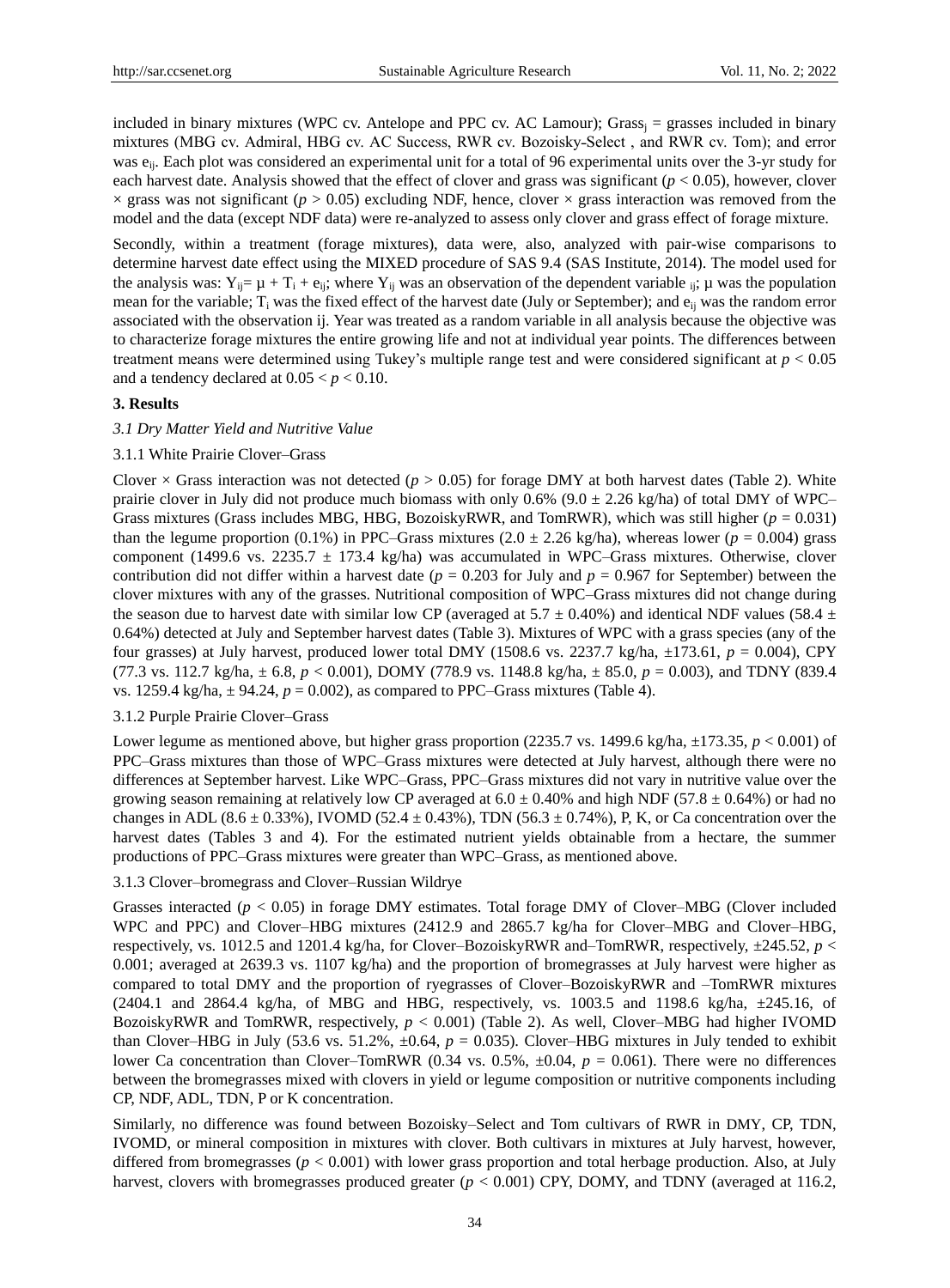1361.2, and 1480.6 kg/ha vs. 73.7, 566.5, 618.2 kg/ha of DM, ±9.58, ±120.17, ±133.27, respectively) than clovers with RWRs (Table 5).

# 3.1.4 Harvest Date

September harvest resulted in greater forage DMY than July harvest for clovers mixed with RWRs (1012.5  $\pm$ 245.5 kg/ha in July vs. 1615.2 ± 282.2 kg/ha in September, *p* < 0.05 and 1201.4 ± 245.5 kg/ha in July vs. 2095.7 ± 282.2 kg/ha in September, *p* < 0.01, for Clover–BozoiskyRWR and Clover–TomRWR mixtures, respectively), while there was a trend of decreased DMY in September from July for Clover–HBG mixtures (2865.7  $\pm$  245.5 kg/ha in July vs. 1971.8  $\pm$  282.2 kg/ha in September,  $p = 0.052$ ) (Table 2). Highest total DMY increase (by 74.4%) in September was obtained for Clover–TomRWR (*p* < 0.01), whereas highest decrease (by 61.3%) in grass proportion was exhibited by Clover–HBG (*p* < 0.001) mixture.

Legume growth was substantial  $(p < 0.001)$  during the growing season for all treatment mixtures with the proportions ranging from 1.4 to 9.0 kg/ha in July vs. from 663.2 to 876.1 kg/ha in September, specifically, it was up by 99, 99.7, and 99.8% for WPC–Grass, PPC–Grass, and Clover–HBG, respectively.

Table 2. Crop yield of clover-grass binary mixtures in July and September at Swift Current, Saskatchewan, Canada during 2016 to 2018

|                       | DMY, kg/ha       |             |         |             |                    |           |  |  |  |
|-----------------------|------------------|-------------|---------|-------------|--------------------|-----------|--|--|--|
| Entry                 |                  | Clover      |         | Grass       | <b>Total Yield</b> |           |  |  |  |
| Harvest time          | July             | September   | July    | September   | July               | September |  |  |  |
| Clover                |                  |             |         |             |                    |           |  |  |  |
| $WPC-Grass1$          | 9.0a             | $876.1***$  | 1499.6a | 911.8***    | 1508.6a            | 1787.9    |  |  |  |
| PPC-Grass             | 2.0 <sub>b</sub> | $663.2***$  | 2235.7b | 1293.0**    | 2237.7b            | 1956.2    |  |  |  |
| <b>SEM</b>            | 2.26             | 151.00      | 173.4   | 152.23      | 173.61             | 199.57    |  |  |  |
| Grass                 |                  |             |         |             |                    |           |  |  |  |
| Clover–MBG            | 8.8              | 745.9**     | 2404.1a | $1059.5***$ | 2412.9a            | 1805.4    |  |  |  |
| Clover-HBG            | 1.4              | $863.5**$   | 2864.4a | $1108.5***$ | 2865.7a            | 1971.8*   |  |  |  |
| Clover-BozoiskyRWR    | 9.0              | 736.3***    | 1003.5b | 879.0       | 1012.5b            | $1615.2*$ |  |  |  |
| Clover-TomRWR         | 2.8              | 733.0***    | 1198.6b | 1362.7      | 1201.4b            | 2095.7**  |  |  |  |
| <b>SEM</b>            | 3.20             | 213.55      | 245.16  | 215.3       | 245.5              | 282.2     |  |  |  |
|                       |                  | --p-value-- |         |             |                    |           |  |  |  |
| Clover                | 0.031            | 0.321       | 0.004   | 0.080       | 0.004              | 0.553     |  |  |  |
| Grass                 | 0.203            | 0.967       | < 0.001 | 0.465       | < 0.001            | 0.653     |  |  |  |
| $Clover \times Grass$ | 0.194            | 0.885       | 0.577   | 0.923       | 0.569              | 0.962     |  |  |  |

*Note.* <sup>1</sup>WPC, Antelope white prairie clover; PPC, AC Lamour purple prairie clover; MBG, Admiral meadow bromegrass; HBG, AC Success hybrid bromegrass; BozoiskyRWR, Bozoisky−Select Russian wildrye; TomRWR, Tom Russian wildrye; The different letters within column and within legume and grass indicate significant difference at  $p < 0.05$ . \*, \*\*, \*\*\* Significant at the 0.05, 0.01, and 0.001 probability levels between harvesting date within each chemical composition, respectively.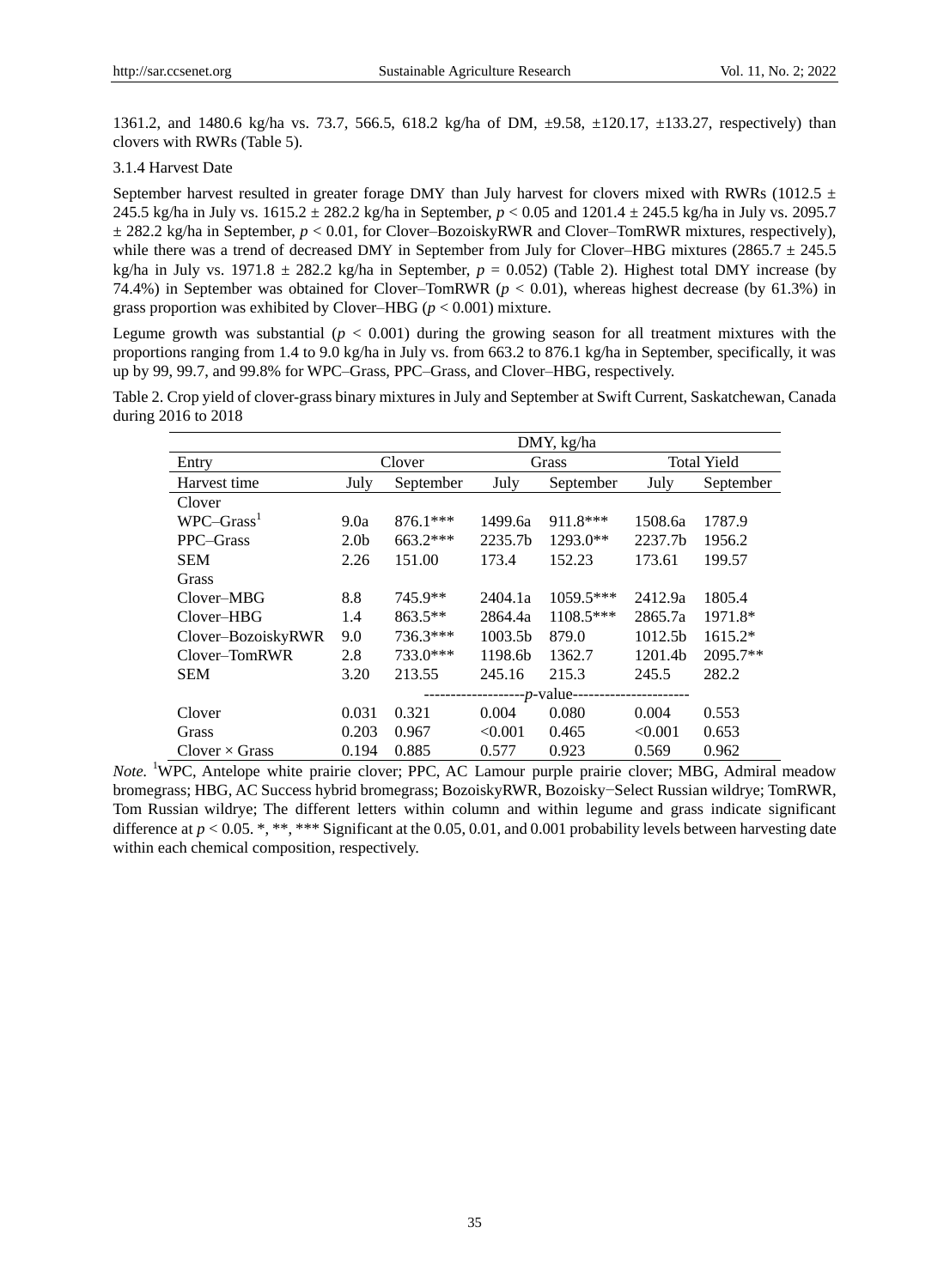|                       | % of DM |                     |            |           |       |           |              |            |            |           |
|-----------------------|---------|---------------------|------------|-----------|-------|-----------|--------------|------------|------------|-----------|
| Item                  | CP      |                     | <b>NDF</b> |           | ADL   |           | <b>IVOMD</b> |            | <b>TDN</b> |           |
| Harvest time          | July    | September           | July       | September | July  | September | July         | September  | July       | September |
| Clover                |         |                     |            |           |       |           |              |            |            |           |
| $WPC-Grass1$          | 5.9     | 5.5                 | 58.4       | 58.4      | 9.0   | 8.9       | 52.3         | 52.7       | 56.2       | 55.8      |
| PPC-Grass             | 6.2     | 5.7                 | 57.7       | 58.0      | 8.3   | 9.0       | 52.1         | 52.6       | 57.1       | 55.5      |
| <b>SEM</b>            | 0.41    | 0.38                | 0.62       | 0.65      | 0.43  | 0.23      | 0.46         | 0.40       | 0.83       | 0.65      |
| Grass                 |         |                     |            |           |       |           |              |            |            |           |
| Clover-MBG            | 5.5     | 5.4                 | 57.3       | 59.2      | 8.3   | 9.0       | 53.6a        | $51.3b***$ | 57.1       | 55.3      |
| Clover-HBG            | 4.9     | 5.5                 | 57.9       | 58.3      | 8.1   | 9.3       | 51.2b        | 52.9ab*    | 57.6       | 55.7      |
| Clover-BozoiskyRWR    | 7.0     | 6.0                 | 58.7       | 56.1      | 9.3   | 9.1       | 52.7ab       | 53.0ab     | 55.9       | 56.1      |
| Clover-TomRWR         | 7.0     | 5.6                 | 58.2       | 59.2      | 8.8   | 8.6       | 51.5ab       | 53.4ab     | 56.1       | 55.5      |
| <b>SEM</b>            | 0.58    | 0.54                | 0.87       | 0.92      | 0.61  | 0.32      | 0.64         | 0.56       | 1.17       | 0.91      |
|                       |         | -- <i>p</i> -value- |            |           |       |           |              |            |            |           |
| Clover                | 0.585   | 0.756               | 0.457      | 0.722     | 0.233 | 0.688     | 0.748        | 0.886      | 0.457      | 0.759     |
| Grass                 | 0.022   | 0.870               | 0.745      | 0.061     | 0.481 | 0.419     | 0.035        | 0.042      | 0.699      | 0.922     |
| Clover $\times$ Grass | 0.883   | 0.963               | 0.725      | 0.033     | 0.738 | 0.204     | 0.335        | 0.531      | 0.861      | 0.387     |

Table 3. Nutrient composition and digestibility of clover-grass binary mixtures in July and September at Swift Current, Saskatchewan, Canada during 2016 to 2018

*Note*. <sup>1</sup>WPC, Antelope white prairie clover; PPC, AC Lamour purple prairie clover; MBG, Admiral meadow bromegrass; HBG, AC Success hybrid bromegrass; BozoiskyRWR, Bozoisky−Select Russian wildrye; TomRWR, Tom Russian wildrye. The different letters within column and within legume and grass indicate significant difference at  $p < 0.05$ . \*, \*\*\* Significant at the 0.05, 0.01, and 0.001 probability levels between harvesting date within each chemical composition, respectively; CP, crude protein; NDF, neutral detergent fiber; ADL, acid detergent lignin; IVOMD, *in vitro* organic matter digestibility; TDN, total digestible nutrients.

|  | Table 4. Mineral composition of clover-grass binary mixtures in July and September at Swift Current, |  |  |  |  |  |  |
|--|------------------------------------------------------------------------------------------------------|--|--|--|--|--|--|
|  | Saskatchewan, Canada during 2016 to 2018                                                             |  |  |  |  |  |  |

|                       | % of DM           |           |       |            |       |           |  |  |  |  |
|-----------------------|-------------------|-----------|-------|------------|-------|-----------|--|--|--|--|
| Item                  |                   | Ca        |       | P          | K     |           |  |  |  |  |
| Harvest time          | July              | September | July  | September  | July  | September |  |  |  |  |
| Clover                |                   |           |       |            |       |           |  |  |  |  |
| $WPC-Grass1$          | 0.44              | 0.38      | 0.11  | $0.06***$  | 1.21  | 1.43      |  |  |  |  |
| PPC-Grass             | 0.39              | 0.38      | 0.10  | $0.06***$  | 1.17  | $1.44*$   |  |  |  |  |
| <b>SEM</b>            | 0.028             | 0.037     | 0.012 | 0.003      | 0.091 | 0.082     |  |  |  |  |
| Grass                 |                   |           |       |            |       |           |  |  |  |  |
| Clover-MBG            | 0.41ab            | 0.36      | 0.10  | $0.06**$   | 1.27  | 1.45      |  |  |  |  |
| Clover-HBG            | 0.34 <sub>b</sub> | 0.40      | 0.09  | $0.05**$   | 1.06  | 1.28      |  |  |  |  |
| Clover-BozoiskyRWR    | 0.43ab            | 0.39      | 0.12  | $0.06**$   | 1.25  | 1.56      |  |  |  |  |
| Clover-TomRWR         | 0.50a             | $0.36*$   | 0.11  | $0.06*$    | 1.16  | 1.45      |  |  |  |  |
| <b>SEM</b>            | 0.040             | 0.053     | 0.016 | $0.004**$  | 0.128 | 0.116     |  |  |  |  |
|                       |                   |           |       | --p-value- |       |           |  |  |  |  |
| Clover                | 0.215             | 0.942     | 0.516 | 0.836      | 0.789 | 0.879     |  |  |  |  |
| Grass                 | 0.061             | 0.934     | 0.669 | 0.261      | 0.639 | 0.411     |  |  |  |  |
| $Clover \times Grass$ | 0.514             | 0.966     | 0.995 | 0.555      | 0.290 | 0.787     |  |  |  |  |

*Note*. <sup>1</sup>WPC, Antelope white prairie clover; PPC, AC Lamour purple prairie clover; MBG, Admiral meadow bromegrass; HBG, AC Success hybrid bromegrass; BozoiskyRWR, Bozoisky−Select Russian wildrye; TomRWR, Tom Russian wildrye. The different letters within column and within legume and grass indicate significant difference at  $p < 0.05$ . \*, \*\*, \*\*\* Significant at the 0.05, 0.01, and 0.001 probability levels between harvesting date within each chemical composition, respectively.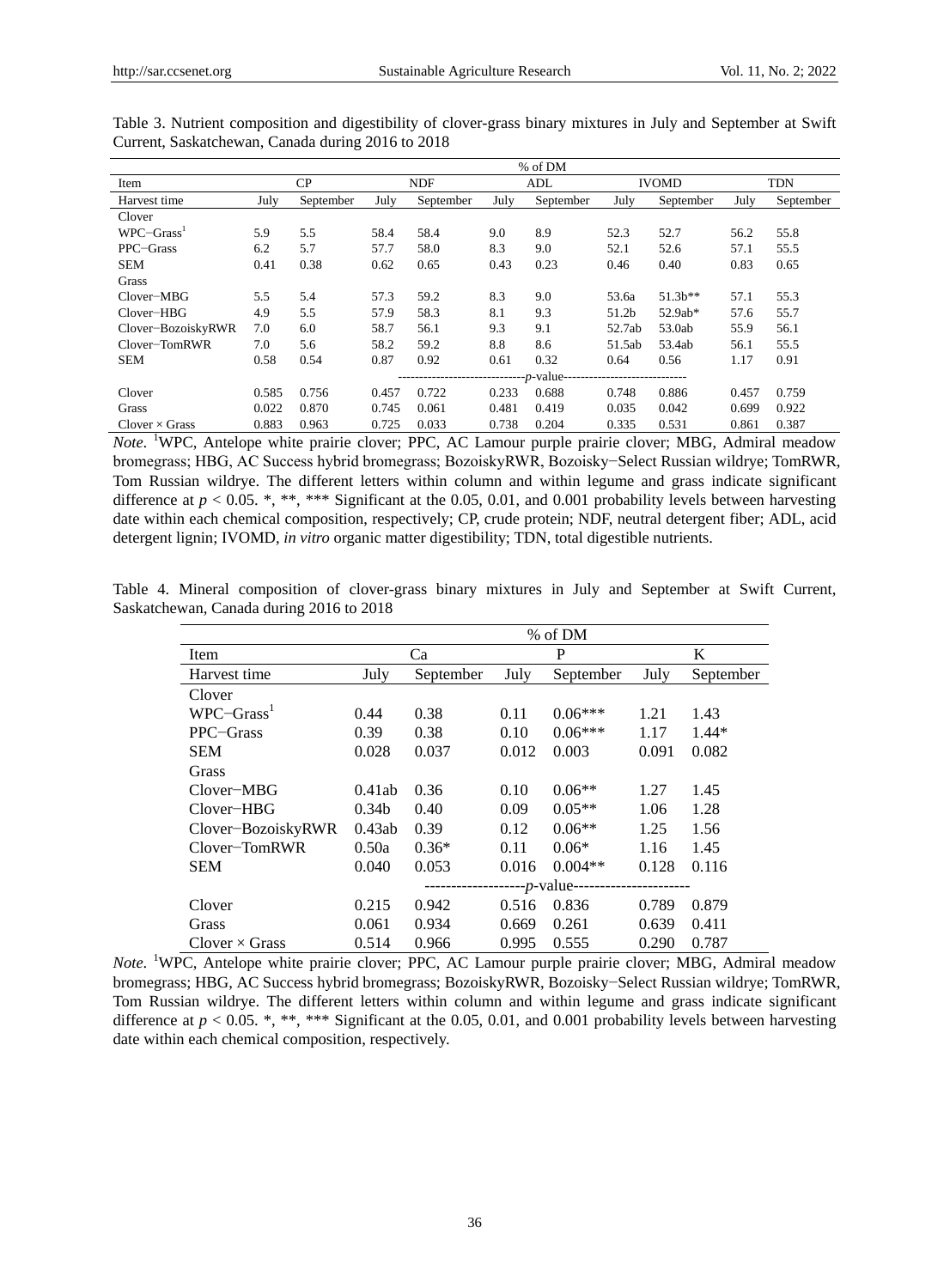|                       | kg/ha of DM       |            |         |             |             |            |  |  |  |
|-----------------------|-------------------|------------|---------|-------------|-------------|------------|--|--|--|
| Item                  |                   | <b>CPY</b> |         | <b>DOMY</b> | <b>TDNY</b> |            |  |  |  |
| Harvest time          | July              | September  | July    | September   | July        | September  |  |  |  |
| Clover                |                   |            |         |             |             |            |  |  |  |
| $WPC-Grass1$          | 77.3 <sub>b</sub> | 81.9       | 778.9b  | 938.4       | 839.4b      | 979.2      |  |  |  |
| PPC-Grass             | 112.7a            | 89.0       | 1148.8a | 1029.0      | 1259.4a     | 1064.5     |  |  |  |
| <b>SEM</b>            | 6.77              | 7.44       | 84.97   | 104.17      | 94.24       | 105.88     |  |  |  |
| Grass                 |                   |            |         |             |             |            |  |  |  |
| Clover-MBG            | 110.5ab           | 80.3       | 1270.3a | 922.0       | 1345.6a     | 977.0      |  |  |  |
| Clover-HBG            | 122.0ab           | $85.8*$    | 1452.0a | 1042.0      | 1615.6a     | $1063.5*$  |  |  |  |
| Clover-BozoiskyRWR    | 67.92c            | 80.1       | 524.5b  | 861.0       | 563.5b      | $903.3*$   |  |  |  |
| Clover-TomRWR         | 79.5bc            | 95.7       | 608.5b  | 1109.8      | 672.9b      | $1143.5**$ |  |  |  |
| <b>SEM</b>            | 9.579             | 10.53      | 120.17  | 147.32      | 133.27      | 149.74     |  |  |  |
| Clover                | < 0.001           | 0.498      | 0.003   | 0.540       | 0.002       | 0.571      |  |  |  |
| Grass                 | < 0.001           | 0.695      | < 0.001 | 0.626       | < 0.001     | 0.694      |  |  |  |
| Clover $\times$ Grass | 0.140             | 0.911      | 0.518   | 0.954       | 0.465       | 0.954      |  |  |  |

Table 5. Crude protein, digestible organic matter and nutrients yield of clover-grass binary mixtures in July and September at Swift Current, Saskatchewan, Canada during 2016 to 2018

*Note*. <sup>1</sup>WPC, Antelope white prairie clover; PPC, AC Lamour purple prairie clover; MBG, Admiral meadow bromegrass; HBG, AC Success hybrid bromegrass; BozoiskyRWR, Bozoisky−Select Russian wildrye; TomRWR, Tom Russian wildrye. CPY, crude protein yield; DOMY, digestible organic matter yield; TDNY, total digestible nutrients yield. The different letters within column and within legume and grass indicate significant difference at  $p < 0.05$ . \*, \*\*, \*\*\* Significant at the 0.05, 0.01, and 0.001 probability levels between harvesting dates within each chemical composition, respectively.

Whereas grass proportion at September harvest declined for all excluding clover mixtures with RWRs (by 39.2%, *p* = 0.001; 42.2%, *p* = 0.003; 55.9%, *p* = 0.001; and 61.3%, *p* < 0.001 for WPC–Grass, PPC–Grass, Clover– MBG, and Clover–HBG mixtures, respectively).

Nutritionally, clover mixtures with grass did not vary over the harvest dates. However, a significant Clover  $\times$ Grass interaction ( $p = 0.033$ ) was detected for NDF concentration at September harvest (data not shown). There was a trend for WPC–MBG and –TomRWR mixtures exhibiting the highest NDF contents (60.6 and 60.4  $\pm$  1.30%) for WPC–MBG and WPC–TomRWR, respectively), while WPC–BozoiskyRWR containing the lowest NDF content (54.0  $\pm$  2.01%) in September ( $p = 0.061$ ) with a tendency of declining ( $p = 0.078$ ) from July (59.0  $\pm$ 0.88%) (data not shown). Otherwise, there was no difference between Bozoisky and TomRWR cultivars in clover mixtures for DMY or for several nutritive parameters. During the growing season, Clover–MBG decreased in IVOMD (*p* < 0.01) by September harvest, while Clover–HBG and –TomRWR mixtures increased  $(p < 0.05)$ .

Also, Clover–MBG had higher IVOMD than Clover–HBG (53.6 vs. 51.5%,  $\pm$  0.64) in July, but lower than Clover–TomRWR mixtures (51.3 vs. 53.4%,  $\pm$  0.56) in September ( $p = 0.042$ ). Reduced total P content (by 44.4-50%) was observed from July to September in all mixtures  $(0.09-0.12\% \pm 0.02$  in July vs. 0.05-0.06%,  $\pm 0.004$  in September,  $p < 0.01$ ). The Ca concentration at September harvest declined from July harvest by 28% in Clover–TomRWR mixtures  $(0.36 \pm 0.05\%$  in September vs.  $0.50 \pm 0.04\%$ , in July  $p < 0.05$ ), whereas 23.1% increase in K concentration in PPC–Grass mixtures (1.2  $\pm$  0.09% vs. 1.4  $\pm$  0.08%, *p* < 0.05) was detected from July to September.

## **4. Discussion**

## *4.1 Forage Dry Matter Yield and Nutritive Value*

## 4.1.1 White Prairie Clover–Grass

In the companion study (Peprah et al., 2021b), there were 18 forage mixture treatments of binary combinations consisting of 4 legume species that included alfalfa cv. AC Yellowhead and 3 grass species harvested at the same dates as in the current study. Hence, for a comparison purpose only, we are using the alfalfa (cv. AC Yellowhead)-grass mixture from the companion study as a check forage in the current study.

White prairie clover in binary mixture with grass accumulated 58% and 5.4% less total forage DMY and legume contribution of WPC at July harvest was far from being comparable to check forage (0.6% vs. 34.7%), i.e.,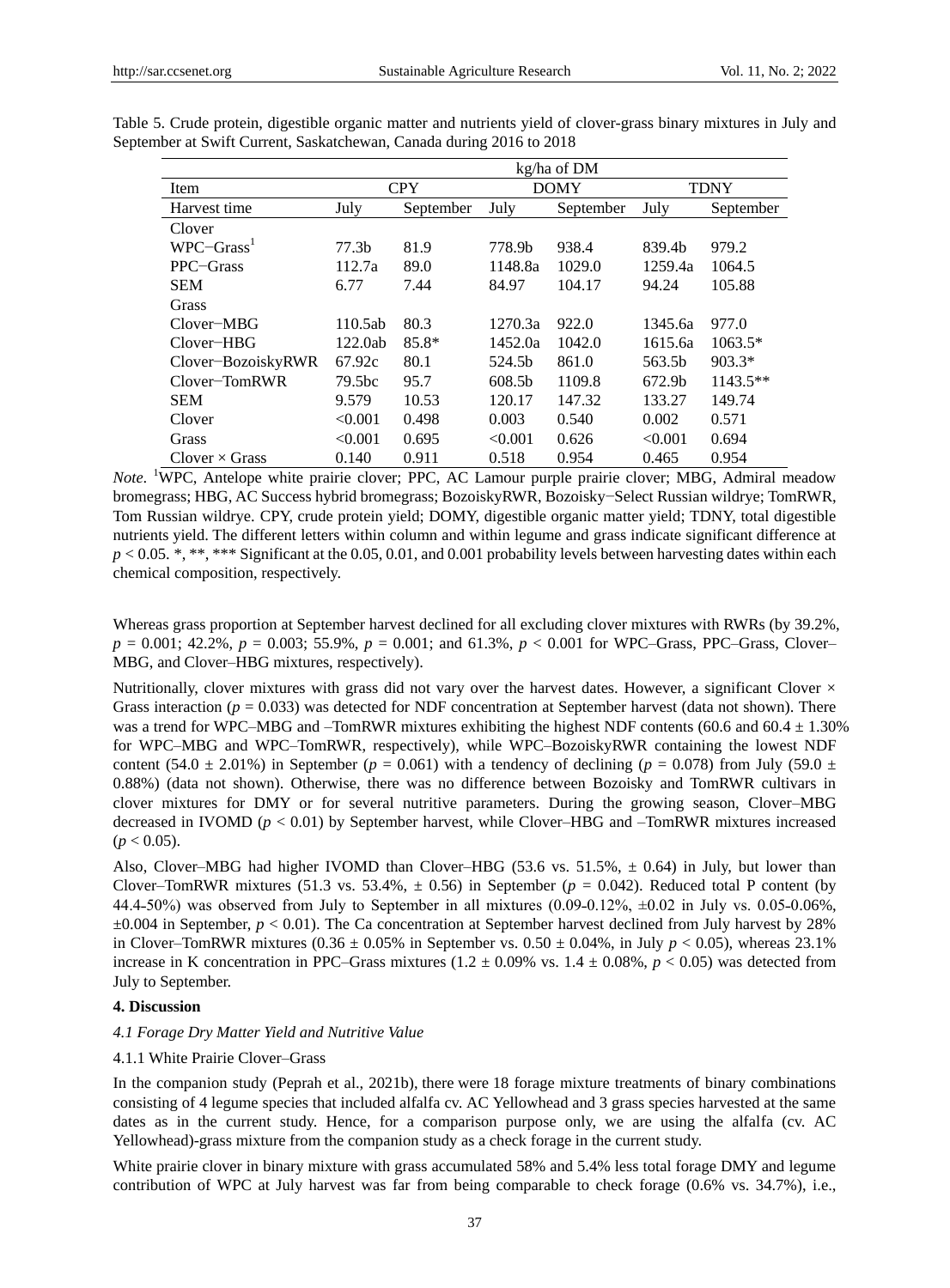almost 60 times less than that of check forage, whereas in September it increased with 14.2% units higher of WPC (49.0% vs. 34.8%).

At Swift Current, SK, Canada, Serajchi et al. (Serajchi, Schellenberg, Mischkolz, & Lamb, 2018) reported that WPC in binary mixture with western wheatgrass (*Pascopyrum smithii* (Rydb.) Löve) yielded approximately 1300 and 1400 kg/ha in early-July and late-August, respectively, and CP did not change over the harvest dates remaining at around 6% (Serajchi et al., 2018), compared to which, the WPC–Grass binary mixtures in the present study, produced 208 and 388 kg/ha greater at July and September harvests, respectively, and consistent CP values.

As the legume composition at July harvest indicated, both clover species in the present study were not able to develop well in the summer, they did better only later in the season though were still dominated by the grass (grass comprised 99.4% and 51.0% of DMY of WPC–Grass mixture in July and September, respectively), suggesting that the nutritive value of the mixtures at summer harvest illustrated that of the grass component and with the legume component reaching 49% of DMY by the fall, though both grass and legume may have likely been at nutritionally declining stage at this time.

Comparing seeding of native grasses and forbs in Montana, Majerus, Kilian, & Scianna (2020) obtained good white prairie clover establishment and performance producing 92 kg/ha biomass and had moderate basal cover (4%) and plant density (2 plants/ $m<sup>2</sup>$ ) when seeded with other forbs and grasses. A study from Swift Current, SK demonstrated that WPC can be present at more than 50% in mixture with Nodding bromegrass (*Bromus porter* (Coult.) Nash), while it was less than 10% in mixture with Western wheatgrass (*Pascopyrum smithii* (Rydb.) Löve) indicating that the grass species in the mixture will affect its contribution to the forage (Serajchi et al., 2018). Likewise, Jefferson et al. (2002) observed a grass cultivar effect on clover biomass productivity at western Canadian prairie locations. The three grass species in July, in the current study, performed more like Western wheatgrass in competition with WPC in Serajchi et al. (2018).

Also, white clover (*Trifolium repens* L.) on a coarse loamy soil in Nova Scotia, Canada, seeded in binary, tertiary, and quaternary mixtures with common pasture grass species contributed the lowest proportion of the total herbage biomass (ranging from 5.8 to 25.1%, with an average of 15.5% in binary mixture) and was affected by sward mixture with inferior yield of clover in Kentucky bluegrass (*Poa pratensis* L.)-containing mixtures (Papadopoulos et al., 2012). Others, however, reported that regardless of companion grass species, mixtures with white clover were productive with 11835-13303 kg/ha of annual DMY on loamy-sand soil in Denmark where plots were irrigated to avoid drought stress, and white clover proportion in binary mixtures with perennial ryegrass (*Lolium perenne* L.) or timothy (*Phleum pratense* L.) or meadow fescue (*Festuca pratensis* Huds.) or hybrid ryegrass (*Lolium × boucheanum* Kunth) harvested in July was in the range of 30-50% of DMY, decreased to 20-30% harvested in August and October, ranging 22-34% during May to August, and contained around 20% CP and 40% NDF (Elgersma &Soegaard, 2016). On a pasture of predominantly perennial ryegrass and white clover, with 16380 kg/ha production near Hamilton, New Zealand, the clover content was measured at 15.2% (Papadopoulos et al., 2012).

Nutritionally, WPC–Grass mixtures contained 31.4% lower but 5.8% higher CP in July and September harvests, respectively, and 10.4% greater NDF in July and 6.3% greater ADL in September, as compared to check forage. Differences were minimal (under 5%) in ADL in July, in IVOMD, TDN or P concentration at both harvest dates between WPC–Grass mixtures and check forage, however, Ca and K concentrations were 42.1% and 6.2% lower, respectively, in July, but K was 26.6% higher in September. Elsewhere, WPC consistently had higher OMD compared to PPC at any phenological stage, with 51.3% OMD, 12.9% CP, and 45.9% NDF at flowering grown near Swift Current, SK, (Iwaasa et al., 2014), while WPC grown in Missouri contained 12.7% CP and 50.7% NDF (McGraw, Shockley, Thompson, & Roberts, 2004), of which OMD value was similar, but CP was twice as high and NDF was lower; compared to the values in the current study. Also, at Swift Current, SK, six populations of WPC exhibited differences in CP (ranged from 15 to 18%) and NDF (ranged from 34 to 41%) at the bloom stage, while little or no differences at maturity stage (ranged from 6.2 to 7.1% and from 45 to 52% for CP and NDF, respectively (Khanal, Schellenberg, & Biligetu, 2018), the latter partly agreed with the current study in that the clover species remained unchanged in nutrients at maturity.

Wynia (2008b) noted that WPC is adapted to locations with 250 to 450 mm of growing season precipitation. Precipitation in 2017 and 2018 at the current study site was well below this level with 175 mm in 2017 and 128 mm in 2018 from April to October. Therefore, water stress may account for the extremely low forage production and presence of WPC in July in the current study. Our results further conflicted in part with the findings that WPC had low forage biomass but good forage nutritive value, with 12.7% protein and was more digestible (had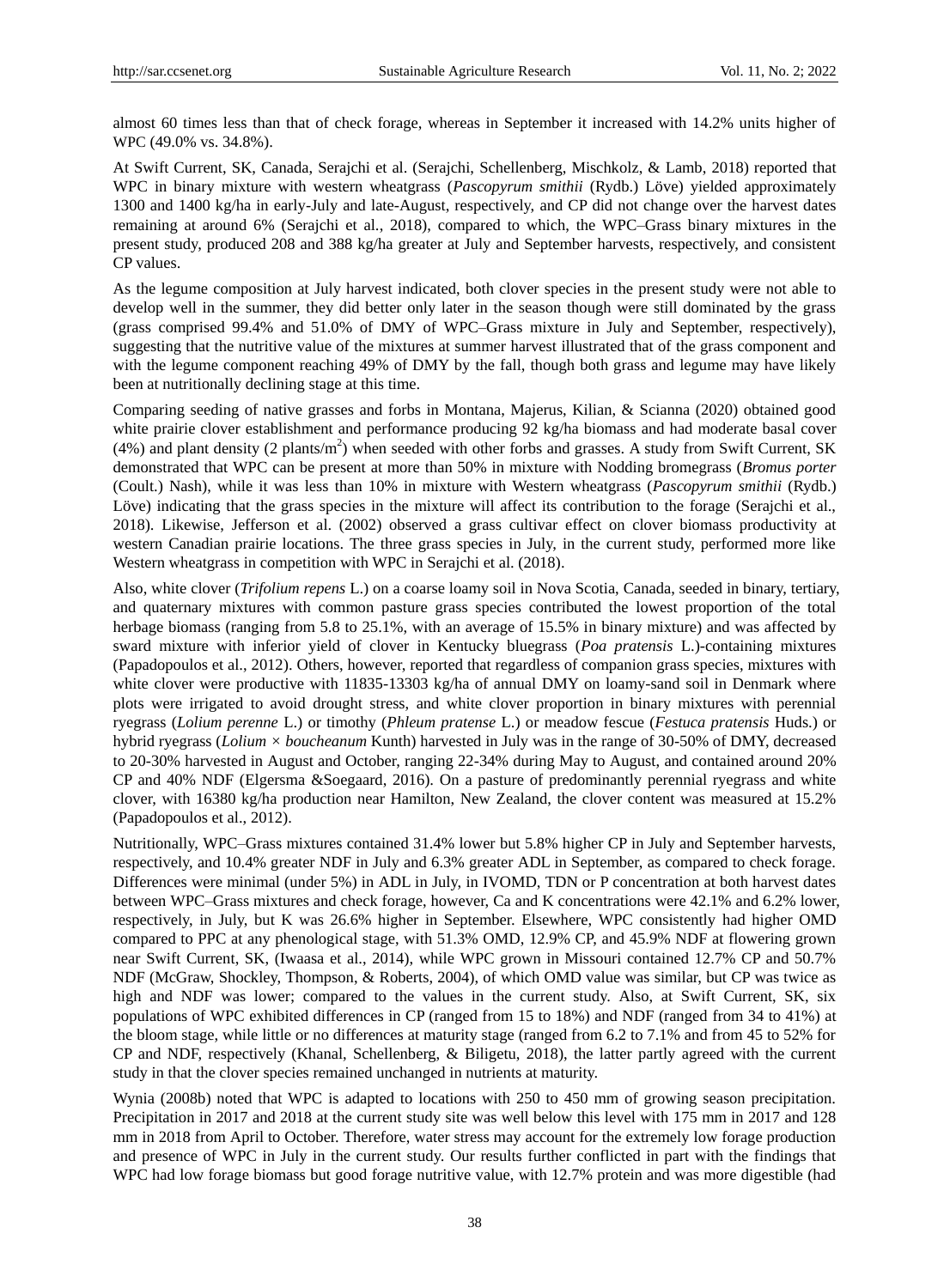lower ADF) than commonly used introduced forage legumes (McGraw et al., 2004). Overall, as indicated in the current study, WPC may have better competitive ability as compared to PPC in mixture with introduced grass, that would be exhibited stronger in the fall.

# 4.1.2 Purple Prairie Clover–Grass

Purple prairie clover produced 64.9% less forage yield in September as compared to check forage. Since at July harvest legume proportion of PPC was almost nonexistent in the mixture, it was not comparable with check forage (0.11 vs. 34.7% of DMY), while at September harvest it was closer (29.5 vs. 34.8% of DMY) to check forage. As well, the lack of establishment or competitive ability of PPC with grasses was noted by others; PPC mixed with native grasses delivered biomass ranging from zero at Swift Current-irrigation to 1000 kg/ha at Brandon-sandy soil site (Jefferson et al., 2002), in Minnesota, second-year biomass yield of legume for PPC in mixture with little bluestem (*Schizachryium scoparium* (Michx.) Nash) was 1100 kg/ha (Fischbach et al., 2006), low proportion of PPC (21%) in binary mixture with Bluebunch wheatgrass (*Pseudoroegneria spicata* (Pursh) Löve) but up to 58% legume in mixture with sideoats grama (*Bouteloua curtipendula* (Michz.) Torr.; (Serajchi et al., 2018) and PPC made up a very small portion of the mixtures with native cool-season and warm-season grasses on seeded pastures near Swift Current, SK (Schellenberg, Biligetu, & Iwaasa, 2012).

Purple prairie clover was, also, less productive than alfalfa and less competitive in mixtures with native shrubs (Schellenberg & Banerjee, 2002). Partly on the contrary to our study, PPC was readily established with comparable nutrient content to that of alfalfa and sainfoin under dryland condition, but its yearly yield was substantially lower than conventional legume forages (Wang et al., 2019). The results on PPC in mixture with tame grass in our study mostly agreed with the aforementioned studies, and particularly, the summer yield of PPC in mixtures coincided with that Jefferson et al. (2002) reported at Swift Current-irrigation site. Clover contribution of PPC in binary mixtures in the current study, expectedly, was much lower compared to the DM yields of 2014 and 2297 kg/ha of PPC grown alone under dryland condition at full flower and late flower stages, respectively (Wang, Iwaasa, Acharya, & McAllister, 2019).Iwaasa, Xu, Acharya, & McAllister, 2019).Xu, Acharya, & McAllister, 2019). Regarding nutritional composition, PPC–Grass mixtures had 9.1% higher NDF, 27.9% lower CP, and 34% lower Ca concentration in July, but 9.6% higher CP content in September than check forage. Otherwise, there was minimal difference (<5%) in ADL, IVOMD, or TDN between PPC–Grass and check forage. As well, no difference in P or K concentration was detected between all mixture/treatments at the harvest dates and check forage. Conversely, Ca concentration of PPC–Grass mixtures differed by almost half (~50% lower) the amount check forage contained, remaining unchanged over the harvest dates.

Elsewhere, PPC in monoculture exhibited lower NDF (47.3%) and higher CP concentration (15.2%) than other legumes including WPC, when harvested at early flowering stage in central Missouri (McGraw et al., 2004), while Iwaasa, Sottie, Wang, and Birkedal (2016) in Swift Current, SK found higher CP (16.9% vs. 14.2%) and OMD (58.8% vs. 51.3%) in WPC than in PPC harvest-ed at full flower/seed set stage and similar NDF (38.4%, WPC and 40.7%, PPC). As well, similar NDF and CP contents were reported at semiarid prairie in Swift Current, SK, 53.7% NDF and 9.8% CP during flowering (Iwaasa et al., 2014) and 52.6% NDF and 10% CP at full flower stage on rehabilitated native mixed grass pasture, with NDF and ADF contents increased, while CP decreased as PPC matured (Peng et al., 2020). Whereas, grown on irrigated plots in Orthic Brown Chernozem soil in Lethbridge, AB, harvested at full-flower stage, freeze-dried green chop of PPC contained on average about 16% CP, 44% NDF, and 8% ADL (Peng et al., 2020). As the clover was grown alone in these studies, the lower NDF and higher CP in PPC was expected. Comparable to our findings were though the relatively high NDF concentrations in the native legumes compared to common introduced forage legumes reported in McGraw et al. (2004).

In our study, the CP and IVOMD values of PPC–Grass mixtures at July harvest were comparable to those values (6.0% CP and 50.9% IVDMD) of PPC–Sideoats grama (*Bouteloua curtipendula* Michx.) or (51.5% IVDMD) of PPC–Indiangrass [*Sorghastrum nutans* (L.) Nash] binary mixtures from July harvests near Manhattan, Kansas (Posler et al., 1993). Furthermore, PPC–Grass mixtures harvested at full bloom in the current study had greater IVOMD as compared to the OMD (40.6%) determined in PPC at flowering in the Orthic Brown Chernozem soil (Iwaasa et al., 2014) and similar or higher to the IVDMD values (50.9 or 46.3%) at full flower stage for mixtures that included 25 or 50% of PPC and cool-season native grasses (Peng et al., 2020) and as the latter study found IVDMD decreased with increasing PPC percentage in mixture. Conversely, on a very fine sandy loam soil in Kansas, PPC in binary mixture with warm-season grass did not influence IVDMD of mixtures (Posler et al., 1993). On the other hand, organic matter digestibility and protein digestibility of a mixture of alfalfa and PPC in a ratio of 40:60 (DM basis Mix) were lower than those of alfalfa (Huang et al., 2015). Nevertheless, our findings on IVOMD, P, ADL and TDN contents of PPC–Grass mixtures were adequate for grazing beef cows in the first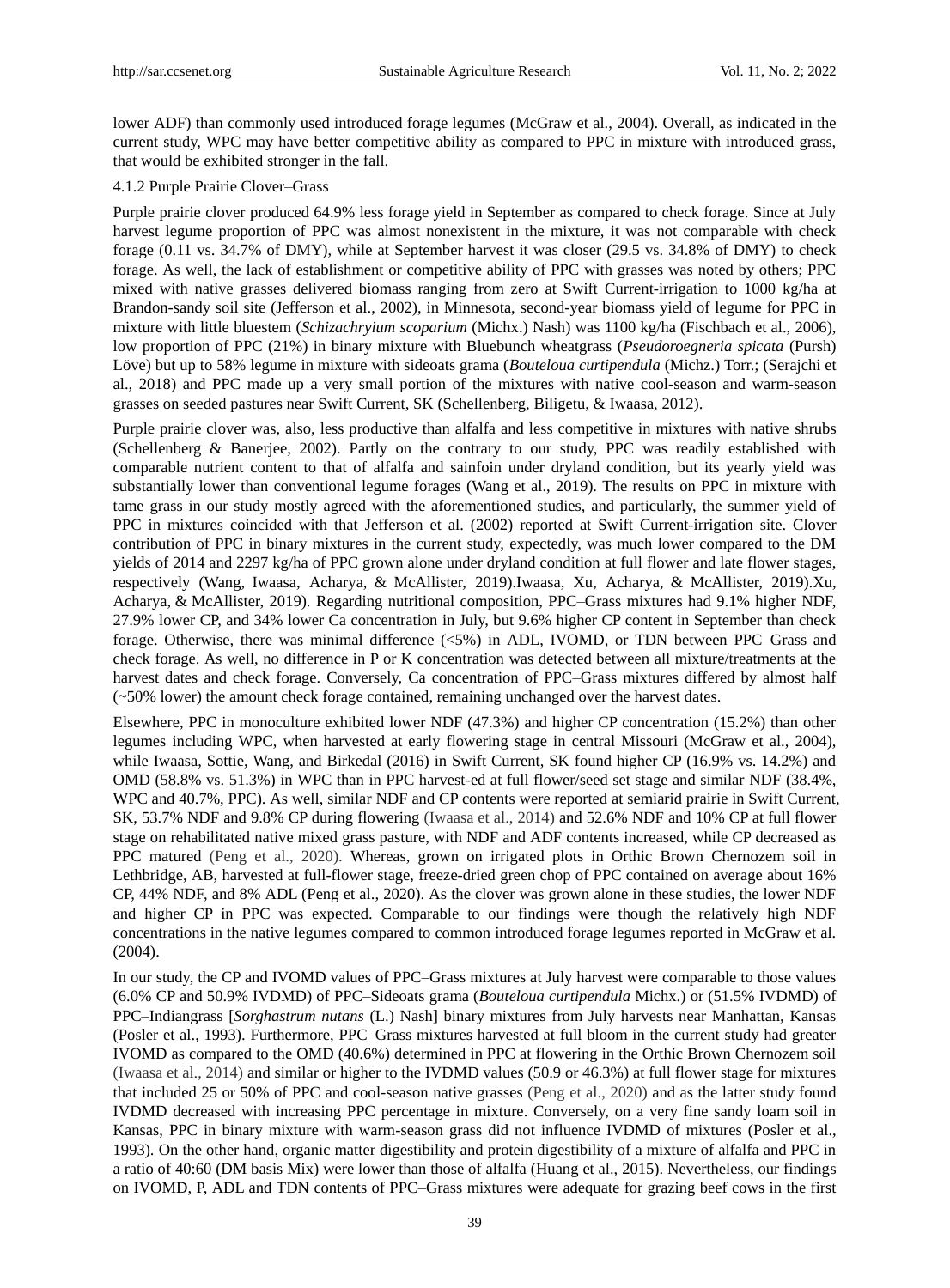and second trimester of gestation (NASEM, 2016).

#### 4.1.3 Comparison of White and Purple Prairie Clovers

Studying native legumes near Columbia, Missouri, McGraw et al. (2004) reported similar forage yield, 10.2 and 11.6 g/plant at flowering and 5.7 and 22.1 g/plant at mature stages, for WPC and PPC, respectively, and this was partially in agreement with the results in the present study. Still, literature have been conflicting on growth performance of the two clover species; among three *Dalea* species ranked on germination PPC cv. AC Lamour was the greatest and WPC cv. Antelope the intermediate (Schellenberg & Biligetu, 2015) and WPC and PPC had 78% vs. 65% survival and 76% vs. 237.2% selection differential for biomass, respectively, in Swift Current, SK, Canada (Khanal et al., 2016), while in Stephenville, Texas, the United States, *Dalea candida* produced 124% more herbage biomass and 80% greater root biomass than *D. purpurea* (Girgin, 2019).

Difference between the two clovers in legume proportion in the mixtures obtained in the current study (77.8% and 32.1% greater WPC proportion than PPC in July and September harvests, respectively,) was more related to the findings of Girgin (2019) than of the others. Additionally, the legume proportions in September for WPC– Grass (49%) and PPC–Grass (29.5%) mixtures in the present study differed by 19 and 9% units higher for WPC while PPC proportion was at the lower range value, respectively, in comparison to the optimal legume percentages of 30–40% in the harvested biomass achieved in Sanderson, Brink, Stout, and Ruth (2013) study on grass-legume proportions in forage seed mixtures that included white, red, and kura clovers (*Trifolium ambiguum* L.), which revealed, also, that the differences in yield were related to the dominant species in the mixture.

Moreover, CP content in clovers with RWRs at July harvest was on average 25.7% greater (although statistically not significant) than in clovers with bromegrasses, which agreed to Russian wildrye being high in protein but did not agree to it retaining higher CP content than most grasses after maturity (Ogle et al., 2012). There were trends for lower (6.4% units) NDF content in WPC–BozoiskyRWR (*p* = 0.078) than in WPC–TomRWR in September and for Clover–TomRWR containing greater (0.16% units) Ca concentration ( $p = 0.061$ ) than Clover–HBG in July, the latter was 55.3% lower as compared to check forage.

As well, in an irrigated, 4-year trial at Powell, Wyoming, alternate-row yield of Bozoisky-Select Russian wildrye paired with alfalfa was 6913.6 kg/ha (USDA NRCS, 2013), compared to which the summer and fall yields of this cultivar in mixtures with clover in the present study were substantially (>3 times) lower. As both 'Bozoisky˗Select' and 'Tom' cultivars of RWR were originally selected for similar traits, albeit at different locations and countries (first in Utah, USA and latter in Saskatchewan, Canada), performance of BozoiskyRWR in mixture with clover was not different of TomRWR nutritionally and yield-wise (in the summer) in this semiarid region of western Canada, however, numerically the first yielded less than the latter in the fall.

Clover–HBG mixtures exhibited numerically 15.8% more forage yield than Clover–MBG mixtures and both grasses with clovers yielded 27% higher than RWRs in clover mixtures, the latter partly contradicted with Holt and Jefferson (1999) who reported that MBG and alfalfa pastures produced similar forage DMY to RWR and alfalfa pastures. Russian wildrye has a caespitose growth form while both HBG and MBG are rhizomatous grasses. When compared to other introduced grasses, Russian wildrye is slow to establish. When seeded in rows, rhizomatous grasses can fill the interplant space with new shoots originating from rhizome meristems when sufficient resources permit.

Therefore, rhizomatous grasses are more competitive with legume associates in this semiarid environment where seasonal droughts create resource competition (Biligetu, Jefferson, Muri, & Schellenberg, 2014; Peprah et al., 2021). Also, Jefferson et al. (2002) seen a grass cultivar effect on PPC biomass productivity when seeded several native warm-season and cool-season grass species with only legume as PPC and they further stated that while the PPC biomass was low, the PPC grown with warm-season grasses produced more biomass than clover grown with cool-season grasses suggesting that the cool-season grasses are more competitive in mixture with PPC than the warm-season species.

The early growth of cool-season grasses that was observed in the current study could reduce light quality and quantity reaching clovers. However, as others implied, improved seeding management (Kenno, Brick, & Townsend, 1987) may alleviate stand establishment problems of binary mixtures of the prairie clovers with grass. For example, forage yield of RWR with legumes can be increased by seeding in alternate rows (USDA NRCS). Thus, as our results indicated, HBG in native clover mixture has more potential in the semiarid Brown soil zone of western Canada for beef cattle pasture production. Our findings, also, suggested that PPC and BozoiskyRWR appeared to have reduced competitive effects on the grass and legume species, respectively, in the binary mixtures studied.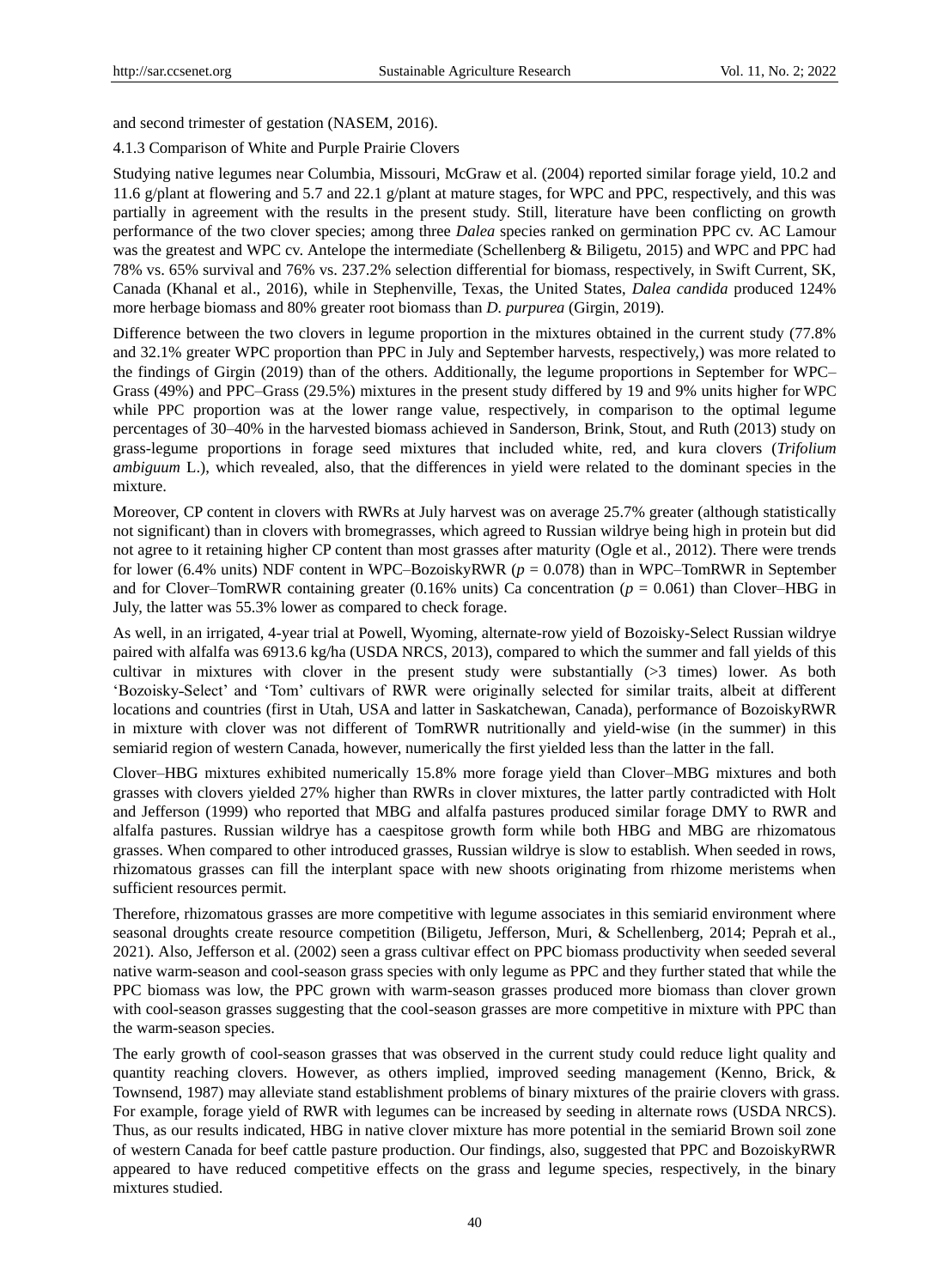The interest in using these native legumes as non-bloating alternatives to alfalfa for late summer and fall grazing will be restricted by these limitations in forage yield, plant persistence in grass mixture, and lower forage nutritive value compared to alfalfa. Freedom for any potential bloat risk with these legumes will be weighed relative to their performance to support cattle live weight gains in comparison to the bloat risk of alfalfa. The decision of individual producers must account for these performance limitations when contemplating the substitution of these native legume species for alfalfa in binary mixtures for late summer and early fall pastures for beef cattle.

The goal of the beef producer is paramount to the selection of species for stockpile grazing in the late summer and fall. If yield was the major goal of the producer, then PPC–Grass, or either WPC or PPC with MBG or HBG mixtures would be the top choice. However, if nutritive value was the goal, then both legumes in mixtures with either one of the two RWR cultivars seem would be adequate for summer grazing, while in mixtures with either one of the three grass species would not provide adequate nutritive value for dry beef cow for fall. Furthermore, CP and TDN yields expressed in kg/ha are of significant importance to producers for determination of winter feed (hay) value and supplemental protein feed. In that regard, also, PPC–Grass mixtures showed advantage producing 45.8 and 50% higher CPY and TDNY, respectively, and 47.5% more DOMY in the summer as compared to WPC–Grass. Likewise, McGraw et al. (2004) concluded that it does not appear that native legumes would be a good substitute for the common, introduced legumes when forage nutritive value is the only consideration. If species diversity and ecological restoration is the primary goal, the WPC and PPC can be used as the legume component but grazing animal performance will likely be less than as it is with alfalfa.

In addition, the results of the current study demonstrated that during the summer and fall, binary mixtures of PPC–Grass (2237.7 kg/ha in July and 1956.2 kg/ha in September) and of both clovers with HBG (2865.7 kg/ha in July and 1971.8 kg/ha in September) produced DMY above or at the minimum requirement (2000 kg/ha) for forage production for fall grazing (Aasen & Bjorge, 2009). On the contrary though, WPC–Grass (1508.6 kg/ha in July and 1787.9 kg/ha in September), Clover-BozoiskyRWR (1012.5 kg/ha in July and 1615.2 kg/ha in September), Clover–TomRWR (1201.4 kg/ha in July), and Clover–MBG (1805.4 kg/ha in September) mixtures failed to meet the minimum requirement possibly because of their more vulnerability to the dryer conditions, suggesting these mixtures may not be good option for late summer and fall grazing. The lower precipitation experienced during the growing seasons of 2017 and 2018 compared to 2016, had a significant effect on both yield and nutritive value, thereby making most binary mixtures unable to meet the nutrient requirements for fall grazing by beef cattle.

According to NASEM (2016), the CP and TDN requirements for mature cows and heifers in pre-calving, postpartum, lactating and pregnant, and mid-gestation periods ranged from 6.2 to 12.9% and 44.9 to 64.5%, respectively. In the current study, only mixtures PPC–Grass and clovers with RWR of both cultivars at July harvest were in the CP range requirement, the latters were, also, at the NRC (2000) recommended level (7% CP), as well, TDN in all binary mixtures were in close range to each other (55.3-57.6%) meeting the nutrient requirement. Further, as Van Soest (1965) suggested, when NDF concentration increases to more than 55 to 60% of the DM it may limit intake because of rumen fill. Nevertheless, NDF in the mixtures in the present study, averaged at 58%, thus were of medium nutritive value according to NASEM (2016) nutrient requirement. Inability of the other binary mixtures in the present study, to meet the CP requirement of beef cattle indicates their limitations for late summer and fall grazing under dryland farming conditions, especially in dryer than usual years.

#### **5. Conclusions**

The addition of white and purple prairie clovers as native forage legumes in mixtures with introduced grass species resulted in lower herbage yield and nutritive value in summer, yet these measures were comparable to or higher in fall compared to conventional legume–grass mixtures. Clover mixtures with Bozoisky–Select or Tom cultivar of Russian wildrye could be adequate summer forage based on the nutritive value, while clover mixtures with Admiral meadow bromegrass or AC Success hybrid bromegrass were suitable based on the yield. Overall, current study results suggest that white and purple prairie clover in mixture with hybrid bromegrass, along with purple prairie clover with either of the three grass species can offer sufficient forage production. Although forage nutritive value of these mixtures was average, the yields per hectare of crude protein, total digestible nutrients, and digestible organic matter were acceptable for summer or fall grazing in southwest Saskatchewan, Canada. Finally, future research should focus on evaluating white and purple prairie clover-grass mixtures under grazed conditions for forage persistence and animal performance in different soil zones.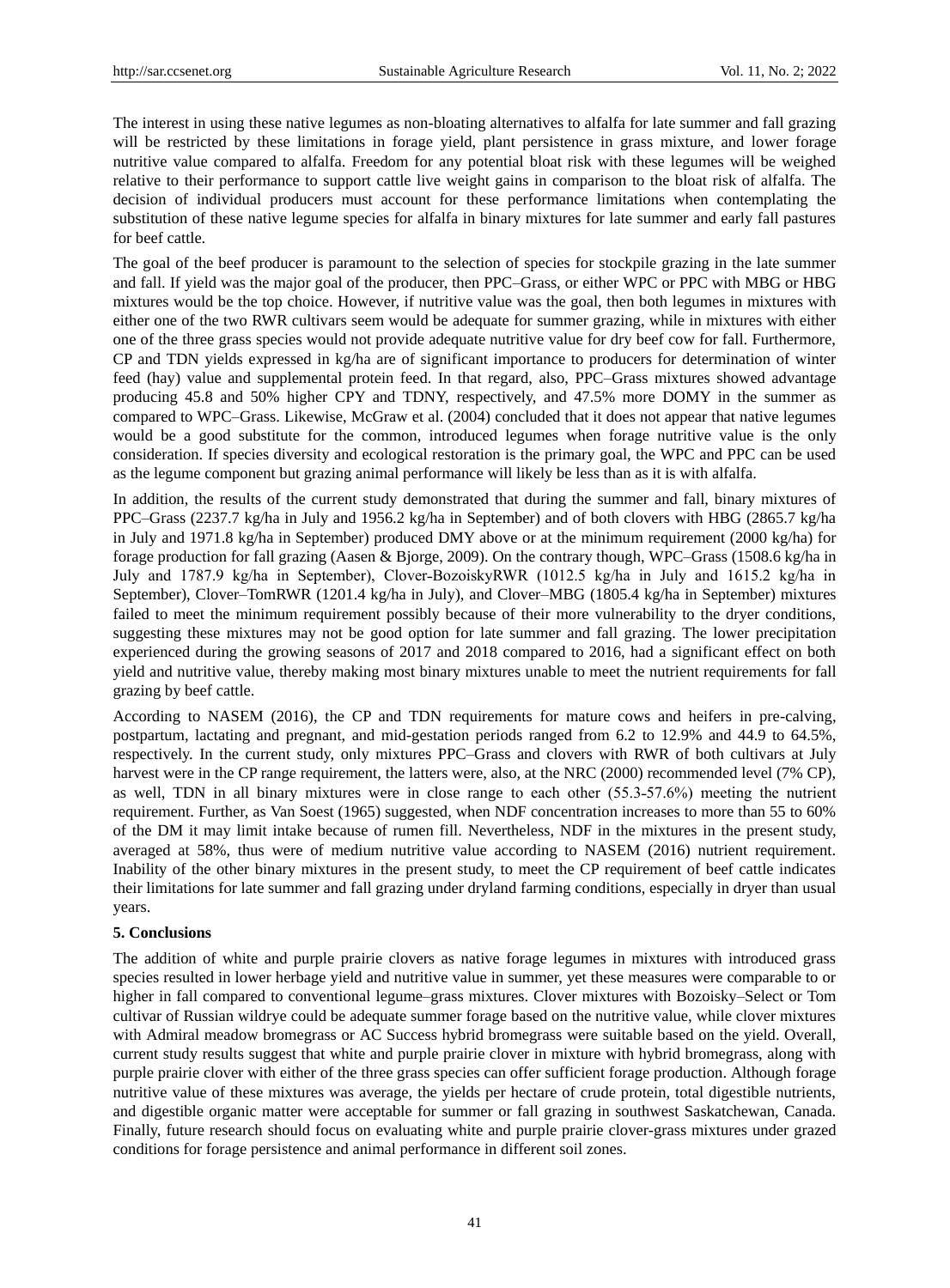## **Acknowledgements**

We would like to acknowledge Leah Pearce and Krystal Savenkoff from Western Beef Development Centre and Byambatseren Dashnyam, Ed Birkadal, Russ Muri, Dale Sandau and Lindsay Haubrich from Agriculture and Agri-Food Canada for their help with sample collection and processing.

#### **References**

- Aasen, A., & Bjorge, M. (2009). *Alberta Forage Manual*. Alberta Agriculture and Rural Development. Edmonton, Alberta.
- Adams, R. S. (1995). Dairy nutrition. In C. Walker (Ed.), *Dairy Reference Manual* (3rd ed., pp. 108-109). Northeast Regional Agricultural Engineering Service, Ithaca, NY, USA.
- Aerts, R. J., Barry, T. N., & McNabb, W. C. (1999). Polyphenols and agriculture: beneficial effects of proanthocyanidins in forages. *Agriculture, Ecosystems and Environment, 75*, 1-12. https://doi.org/10.1016/S0167-8809(99)00062-6
- Anderson J., & Sharp, W. C. (1994). *Grass varieties in the United States.* (USDA-SCS Agriculture Handbook 170). Washington, DC: U.S. Government Printing Office. https://doi.org/10.5962/bhl.title.97052
- AOAC. (2012). *Official methods of analysis* (19th ed.). AOAC, Gaithersburg, MD, USA.
- Beran, D. D., Masters, R. A., & Gaussoin, R. E. (1999). Grassland establishment with imazethapyr and imazapic. *Agronomy Journal, 91*, 592-596. https://doi.org/10.2134/agronj1999.914592x
- Berard, N. C., Wang, Y., Wittenberg, K. M., Krause, D. O., Coulman, B. E., McAllister, T. A., & Ominski, K. H. (2011). Condensed tannin concentrations found in vegetative and mature forage legumes grown in western Canada. *Canadian Journal of Plant Science, 91*, 669-675. http://doi.org/10.4141/cjps10153
- Biligetu, B., Jefferson, P. G., Muri, R., & Schellenberg, M. P. (2014). Late summer forage yield, nutritive value, compatibility of warm- and cool-season grasses seeded with legumes in western Canada. *Canadian Journal of Plant Science, 94*, 1139-1148. https://doi.org/10.4141/cjps2013-269
- Brown, A. N., Ferreira, G., Teets, C. L., Thomason, W. E., & Teutsch, C. D. (2017). Nutritional composition and in vitro digestibility of grass and legume winter (cover) crops. *Journal of Dairy Science, 101*, 2037-2047. https://doi.org/10.3168/jds.2017-13260
- Coulman, B. (2006). Success hybrid bromegrass. *Canadian Journal of Plant Science, 86*, 745-747. https://doi.org/10.4141/P05-200
- Coulman, B. (2009). *AC Admiral meadow bromegrass.* Technical Bulletin.
- Cox, S. R. (2013). *Forage yield and quality of binary grass-legume mixtures of tall fescue, orchardgrass, meadow brome, alfalfa, birdsfoot trefoil, and cicer milkvetch* (Master's thesis). Utah State University, Logan, Utah. Retrieved from https://digitalcommons.usu.edu/etd/4998
- Damiran, D. (2005). *Palatability of Mongolian rangeland plants*. Circular of Information No.3. Union, Oregon, USA: Oregon State University, Eastern Oregon Agricultural Research Station. p. 92. Retrieved from https://ir.library.oregonstate.edu/concern/administrative\_report\_or\_publications/wm117q40w
- Damiran, D. (2006). *Influence of previous cattle and elk grazing on the subsequent quality and nutrient intake rate of cattle, deer and elk grazing late-summer mixed-conifer rangelands* (Doctoral dissertation). Retrieved from https://ir.library.oregonstate.edu/concern/graduate\_thesis\_or\_dissertations/9k41zk18t
- Damiran, D., DelCurto, T., Bohnert, D. W., & Findholt, S. L. (2008). Comparison of techniques and grinding sizes to estimate digestibility of forage based ruminant diets. *Animal Feed Science and Technology, 141*, 15-35. https://doi.org/10.1016/j.anifeedsci.2007.04.007
- Darambazar, E., DelCurto, T., & Damiran, D. (2013). Changes in forage quantity and quality with continued late-summer cattle grazing a riparian pasture in Eastern Oregon of United States. *Sustainable Agriculture Research, 2*(4), 64-76. https://doi.org/10.5539/sar.v2n4p64
- Elgersma, A., & Soegaard, K. (2016). Effects of species diversity on seasonal variation in herbage yield and nutritive value of seven binary grass-legume mixtures and pure grass under cutting. *European Journal of Agronomy, 78*, 73-83. https://doi.org/10.1016/j.eja.2016.04.011
- Ferdinandez, Y. S. N., & Coulman, B. E. (2001). Nutritive values of smooth bromegrass, meadow bromegrass, and meadow x smooth bromegrass hybrids for different plant parts and growth stages. *Crop Science, 41*(2), 473-478. http://doi.org/10.2135/cropsci2001.412473x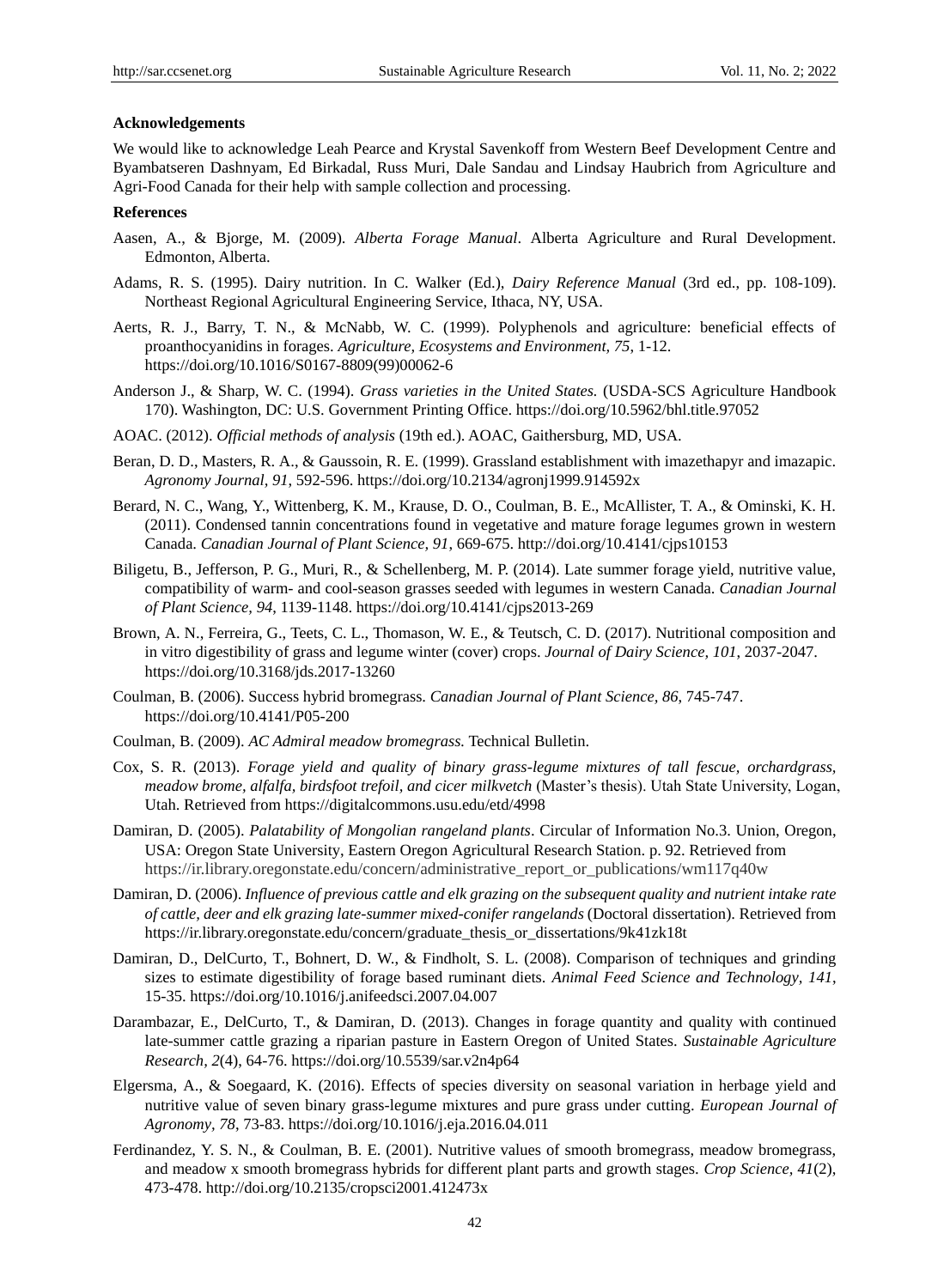- Fischbach, J. A., Ehlke, N. J., Peterson, P. R., Wyse, D. L., Swanson, D. R., & Sheaffer, C. C. (2006). Seeding rate affects establishment of *native perennial legumes* in the upper midwestern US. *Native Plants Journal, 7*(1), 61-68. https://doi.org/10.2979/NPJ.2006.7.1.61
- Gardner, D. (2006). Continuing vegetation analyses of a prairie restoration in Ford County, Illinois. *Illinois Native Plant Society Erigenia, 21*, 3-9.
- Girgin, G. (2019). *Dalea aurea, Dalea candida, Dalea multiflora and Dalea purpurea herbage and root nitrogen and dry matter yield as influenced by soil, phosphorus amendment and rhizobium inoculant* (Master's thesis). Texas A&M University. College Station, TX 77843, United States. https://doi.org/10.3368/npj.21.3.341
- Government of Saskatchewan. (2016). *Fertilizing seeded forages in Saskatchewan*. Retrieved from https://www.saskatchewan.ca/business/agriculture-natural-resources-and-industry/agribusiness-farmers-and -ranchers/crops-and-irrigation/soils-fertility-and-nutrients/fertilizing-seeded-forages-in-saskatchewan.
- Holt, N., & Jefferson, P. G. (1999). Productivity and sustainability of four grazed grass alfalfa mixtures. *Canadian Journal of Animal Science, 79*, 83-89. https://doi.org/10.4141/A98-064
- Huang, Q. Q., Jin, L., Xu, Z., Barbieri, L. R., Acharya, S., Hu, T. M., … Wang, Y. (2015). Effects of purple prairie clover (*Dalea purpurea* Vent.) on feed intake, nutrient digestibility and faecal shedding of Escherichia coli O157:H7 in lambs. *Animal Feed Science and Technology, 207*, 51-61. https://doi.org/10.1016/j.anifeedsci.2015.06.009
- Iwaasa, A. D., Li, Y., Wang, Y., Scianna, J. D., & Han, G. (2014). Forage and nutritional benefits of grazing purple prairie clover and white prairie clover on western Canadian grasslands. In: *Proceedings of the 10th Prairie Conservation and Endangered Species Conference*, (pp. 246-254), Red Deer, Alberta, Canada.
- Iwaasa, A. D., Sottie, E. T., Wang, Y., & Birkedal, E. (2016). *Effect of drying methods on condensed tannin concentration and nutritive value of purple and white prairie clovers*. Proceedings of the 10th International Rangeland Congress, Saskatoon, Saskatchewan, Canada. p. 305-306.
- Jefferson, P. G., McCaughey, W. P., May, K., Woosaree, J., & McFarlane, L. (2004). Forage quality of seeded native grasses in the fall season on the Canadian prairie provinces. *Canadian Journal of Plant Science, 84*, 503-509. https://doi.org/10.4141/P03-145
- Jefferson, P. G., McCaughey, W. P., May, K., Woosaree, J., McFarlane, L., & Wright, S. M. B. (2002). Performance of American native grass cultivars in the Canadian prairie provinces. *Native Plants Journal, 3*(1), 24-33. https://doi.org/10.3368/npj.3.1.24
- Kenno, H., Brick, M. A., & Townsend, C. E. (1987). Establishment of cicer milkvetch with four cool-season grasses. *Crop Science, 27*, 810-812. https://doi.org/10.2135/cropsci1987.0011183X002700040042x
- Khanal, N., Schellenberg, M. P., & Biligetu, B. (2018). Agro-morphology and forage nutritive value of white prairie clover [*Dalea candida* (Michx.) Willd.] populations native to the Canadian prairies. *Canadian Journal of Plant Science, 98*, 1234-1244. https://doi.org/10.1139/cjps-2017-0255
- Khanal, N., Schellenberg, M. P., Biligetu, B., & Coulman, B. E. (2016). *Promising native forage options for semi-arid prairies of western Canada*. [Poster session] presented at University of Saskatchewan. *Proceedings of the Soils and Crops Conference of Canada*, Saskatoon, Saskatchewan, Canada. Retrieved from http://hdl.handle.net/10388/8790
- Kusler, J. (2009). *Comparing simple and complex native forage mixtures in southern Saskatchewan* (Master's thesis). Department of Animal and Poultry Science. University of Saskatchewan, Saskatoon, Saskatchewan, Canada. Retrieved from http://hdl.handle.net/10388/etd-12292009-102319
- Lardner, H. A., Damiran, D., & McKinnon, J. J. (2015). Evaluation of 3 bromegrass species as pasture: Herbage nutritive value, estimated grass dry matter intake and steer performance. *Livestock Science, 175*, 77-82. https://doi.org/10.1016/j.livsci.2015.03.006
- Lardner, H. A., Ward, C. I., Darambazar, E., & Damiran, D. (2013). Comparison of cool season perennial grasses for forage production and nutritive value, steer performance and economic analysis. *The Professional Animal Scientist, 29*, 403-412. https://doi.org/10.15232/S1080-7446(15)30253-9
- Li, Y. G., Tanner, G., & Larkin, P. (1996). The DMACA-HCl protocol and the threshold proanthocyanidin content for bloat safety in forage legumes. *Journal of the Science of Food and Agriculture, 70*, 89-101. https://doi.org/10.1002/(SICI)1097-0010(199601)70:1<89::AID-JSFA470>3.0.CO;2-N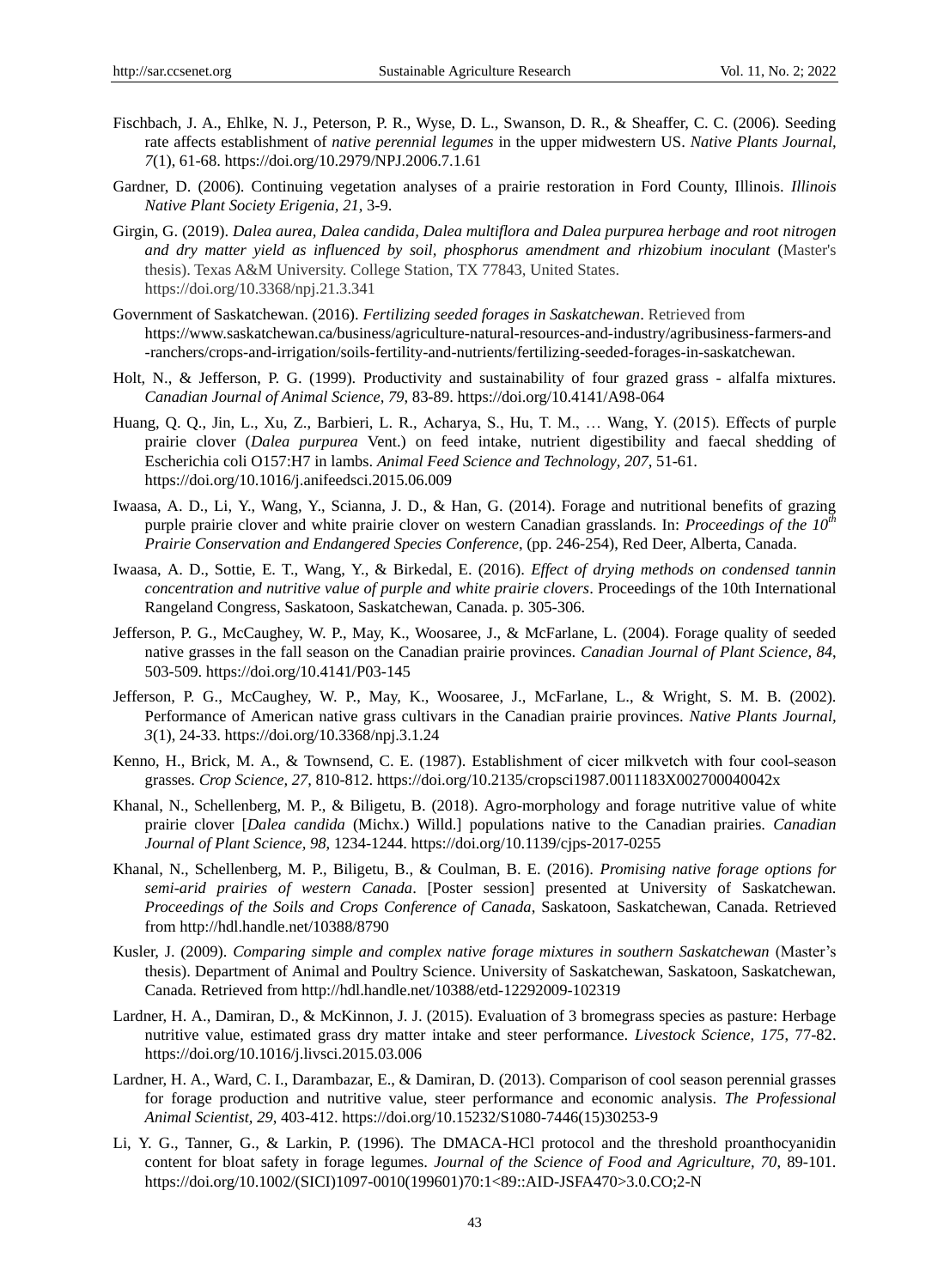- Li, Y., Iwaasa, A. D., Birkedal, E., & Han, G. (2012). *Forage quality constituents of purple prairie clover (Dalea purpurea) and white prairie clover (Dalea candida) harvested at different phenological stages in southwest Saskatchewan*. Soils and Crops, Prairieland Park, Saskatoon, SK. p. 13-14.
- Li, Y., Iwaasa, A. D., Wang, Y., Jin, L., Han, G., & Zhao, M. (2014). Condensed tannins concentration of selected prairie legume forages as affected by phenological stages during two consecutive growth seasons in western Canada. *Canadian Journal of Plant Science, 94*, 817-826. http://doi.org/10.4141/cjps2013-234
- McGraw, R. L., Shockley, F. W., Thompson, J. F., & Roberts, C. A. (2004). Evaluation of native legume species for forage yield, quality, and seed production. *Native Plants, 5*(2), 152-159. https://doi.org/10.2979/NPJ.2004.5.2.152
- McLeod, J. G., Jefferson, P. G., Muri, R., & Lawrence, T. (2003). Tom Russian wildrye. *Canadian Journal of Plant Science, 83*, 789-791. https://doi.org/10.4141/P02-155
- Mullenix, M. K., & Rouquette Jr., F. M. (2018). Review: Cool-season annual grasses or grass-clover management options for extending the fall-winter-early spring grazing season for beef cattle. *The Professional Animal Scientist, 34*(3), 231-239. https://doi.org/10.15232/pas.2017-01714
- NASEM. (2016). *National Academics of Sciences, Engineering, and Medicine.* Nutrient requirement of beef cattle. Eighth revised edition. Washington, DC.
- NRC. (2000). *Nutrient requirements of beef cattle* (7th revised ed.), Update 2000. National Academy Press, Washington, DC. p. 15.
- Ogle, D., St. John, L., Cornwell, J., Holzworth, L., Majerus, M., Tober, D., Jensen, K., & Sanders, K. E. (2012). *Plant guide for Russian wildrye* [*Psathyrostachys junceus* (Fisch.) Nevski.]. USDA-Natural Resources Conservation Service, Aberdeen Plant Materials Center. Aberdeen, ID. Retrieved from http://plants.usda.gov/plantguide
- Ogle, D., St. John, L., Holzworth, L. K., & Jensen, K. B. (2006). *Plant guide for meadow brome (Bromus biebersteinii Roem. & Schult.) USDA NRSC*. Aberdeen Plant Materials Center. Aberdeen, ID. Retrieved from http://plants.usda.gov/plantguide/pdf/pg\_brbi2.pdf
- Papadopoulos, Y. A., McElroy, M. S., Fillmore, S. A. E., McRae, K. B., Duyinsveld, J. L., & Fredeen, A. H. (2012). Sward complexity and grass species composition affect the performance of grass-white clover pasture mixtures. *Canadian Journal of Plant Science, 92*, 1199-1205. https://doi.org/10.4141/cjps2012-015
- Peng, K., Gresham, G.L., McAllister, T.A., Xu, Z., Iwaasa, A., Schellenberg, M., … Wang, Y*.* (2020). Effects of inclusion of purple prairie clover (*Dalea purpurea* Vent.) with native cool-season grasses on *in vitro* fermentation and *in situ* digestibility of mixed forages. *Journal of Animal Science and Biotechnology, 11*, 23. https://doi.org/10.1186/s40104-019-0418-6
- Peprah, S. A., Darambazar, E., Biligetu, B., Jefferson, P. G., Iwaasa, A. D., Larson, K., & Lardner, H. A. (2021b). Effect of harvest date on biomass yield, botanical composition, and nutritive value of novel legume-grass forage mixtures. *Agronomy, 11*, 2184-2198. https://doi.org/10.3390/agronomy11112184
- Peprah, S., Damiran, D., Biligetu, B., Iwaasa, A. D., Larson, K., & Lardner. H, A. (2021a). Evaluation of cool-season binary mixtures as pasture: herbage yield, nutritive value, and beef cattle performance. *Livestock Science, 175*, 77-82. https://doi.org/10.1016/j.livsci.2021.104501
- Popp, J. D., McCaughey, W. P. Cohen, R. D. H., McAllister, T. A., & Majak, W. (2000). Enhancing pasture productivity with alfalfa: A review. *Canadian Journal of Plant Science, 80*, 513-519. https://doi.org/10.4141/P99-049
- Posler, G. L., Lenssen, A. W., & Fine, G. L. (1993). Forage yield, quality, compatibility, and persistence of warm season grass-legume mixtures. *Agronomy Journal, 85*, 554-560. https://doi.org/10.2134/agronj1993.00021962008500030007x
- Sanderson, M. A., Brink, G., Stout, R., & Ruth, L. (2013). Grass-legume proportions in forage seed mixtures and effects on herbage yield and weed abundance. *Agronomy Journal, 105*, 1289-1297. https://doi.org/10.2134/agronj2013.0131

SAS Institute. (2014). *The SAS system for Windows*. Release 9.4. Cary, NC: SAS Institute.

Saskatchewan Soil Survey. (1990). *The soils of rural municipality of Swift Current, Number 137*. Saskatchewan Soil Survey Staff, University of Saskatchewan, Saskatoon, SK.